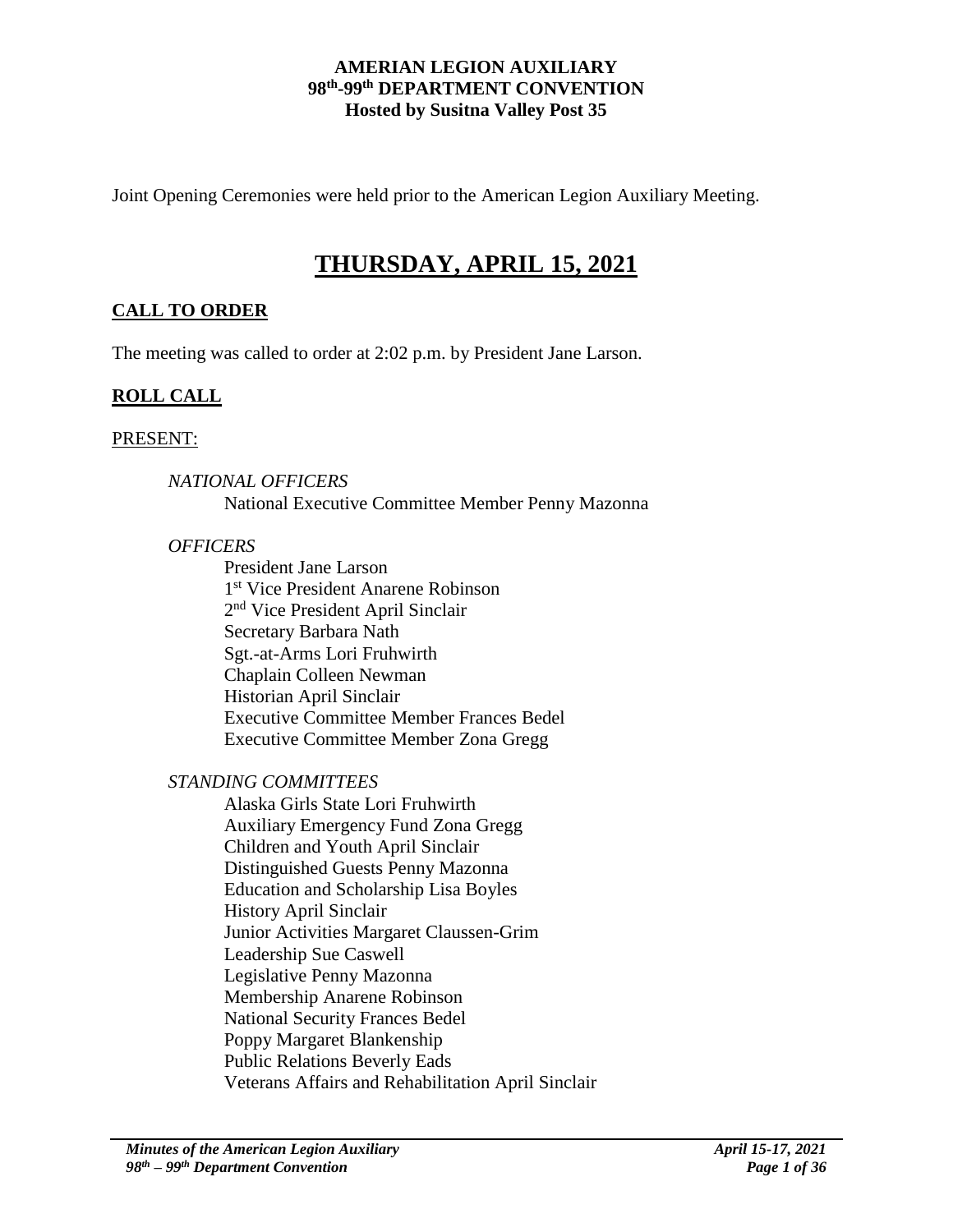### *UNITS*

Jack Henry Unit 1 Joseph T. Craig Unit 3 Seward Unit 5 Merlin Elmer Palmer, Unit 6 Dorman H. Baker Unit 11 Matanuska Valley Unit 15 General Bucker Unit 16 Robert G. Blair Unit 17 Ninilchik Unit 18 George H. Plumley Memorial Unit 20 Spenard Unit 28 Muldoon Unit 29 Con Miller Unit 30 Peters Creek Unit 33 Susitna Valley Unit 35 C. Russell Huber Unit 57

*PAST DEPARTMENT PRESIDENTS*

Margaret Blankenship Susan Caswell Beverly Eads Penny Mazonna Carolyn Null Sue Waldhaus Lisa Williamson

### EXCUSED

#### *NATIONAL OFFICERS*

Alternate National Executive Committee Member Sue Diaz Mazonna

### *OFFICERS*

Treasurer Diana Estrada

#### *STANDING COMMITTEES*

Americanism Kathy Moore Audit Sue Diaz Community Service Debbie Ervin Constitution and Bylaws Sue Diaz Finance Debbie Lowndes Past Presidents Parley Debbie Lowndes

### *PAST DEPARTMENT PRESIDENTS*

Sharon Cherrette Susan Diaz Debbie Lowndes Linda Schmitt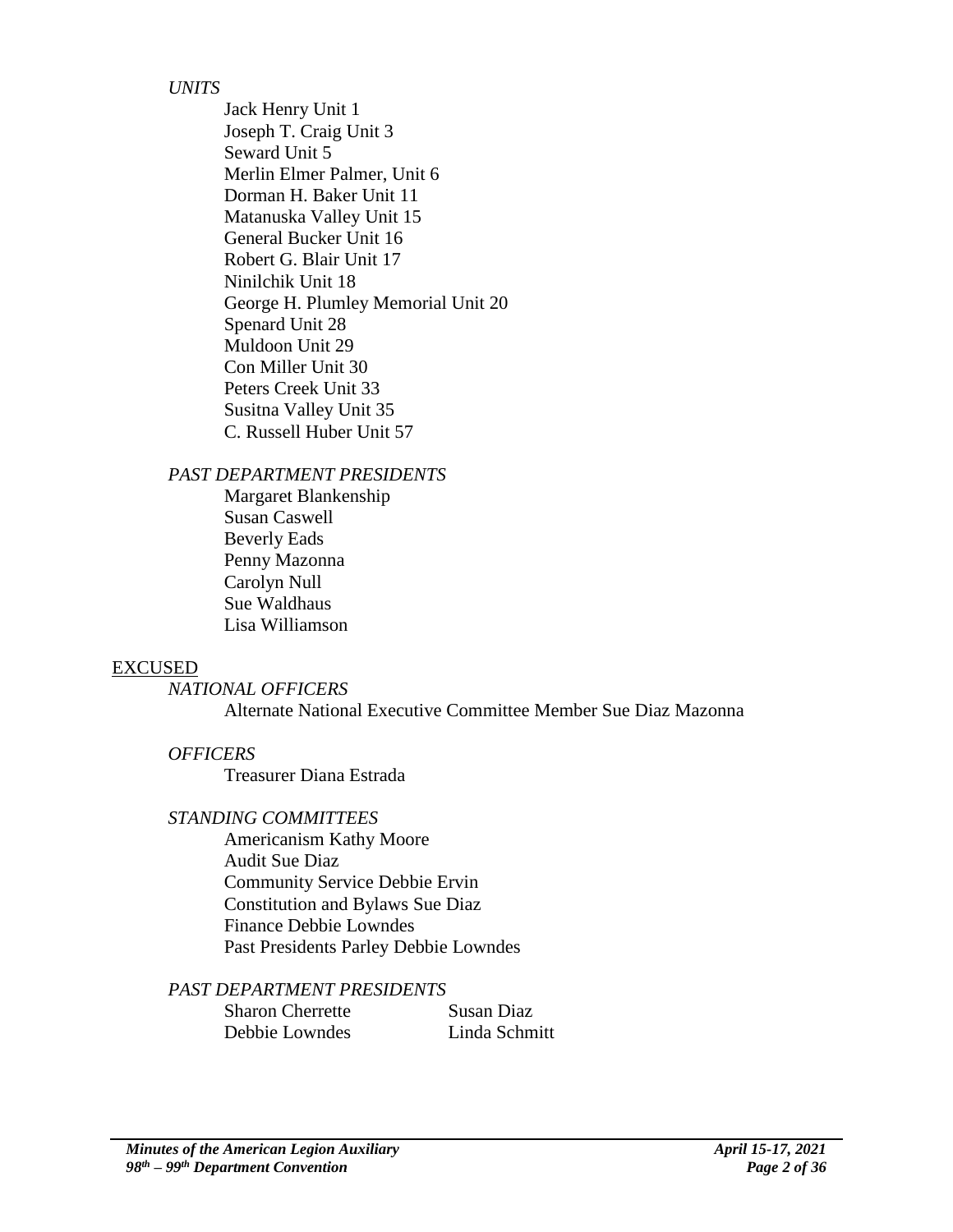# **ROLL CALL (continued)**

# ABSENT

*UNITS*

Lynn Canal Unit 12 Sitka Unit 13 Gladys M. Heintz Memorial Unit 27 Chappie James Unit 34 Peter Heyano Unit 442

### *PAST DEPARTMENT PRESIDENTS*

| <b>Betty Bumala</b> | Laverne Kearns       |
|---------------------|----------------------|
| June Haas           | Lori FitzSimons      |
| Lavonne Collier     | Eva Aulston          |
| Etta Singleton      | Wilma Stokes         |
| Jean Shandy         | Jill Pawson          |
| Lynn Bash           | <b>Barbe Wolkoff</b> |
|                     |                      |

## **OPENING CEREMONIES**

**MOTION**: by Colleen Newman (Unit 35) and seconded by Zona Gregg (Unit 6) to dispense with the opening ceremonies except for the Pledge of Allegiance and the Prayer.

The motion carried by unanimous voice vote.

Department Chaplain Colleen Newman said a prayer for our meeting.

The Pledge of Allegiance was recited by all present.

President Jane Larson welcomed all who were able to attend this convention. She asked all Past Department Presidents to stand and be recognized. Next she asked her Department Officers to stand and be recognized. Then she asked all members who were attending the Department Convention for the first time to stand and give their name and unit affiliation. President Larson then recognized those youth in attendance. She presented a gavel engraved with the words "Honorary Junior Auxiliary" for them to use at their meetings.

# **DEPARTMENT CONVENTION COMMITTEE APPOINTMENTS**

Credentials – Barbara Nath (Chair, Unit 20), Lori Fruhwirth (Unit 11) and Connie Landmesser (Unit 35)

Rules – Anarene Robinson (Unit 33)

Constitution and Bylaws – Barbara Nath (Chair, Unit 20), Sue Caswell (Unit 33), Marge Blankenship (Unit 33)

Resolutions – April Sinclair (Chair, Unit 57), Von Lamm (Unit 35) and Dee Stokes (Unit 17) Finance – Lisa Boyles (Unit 15) and Lisa Williamson (Unit 57)

Nominations – Lisa Williamson (Unit 57) and a representative from each unit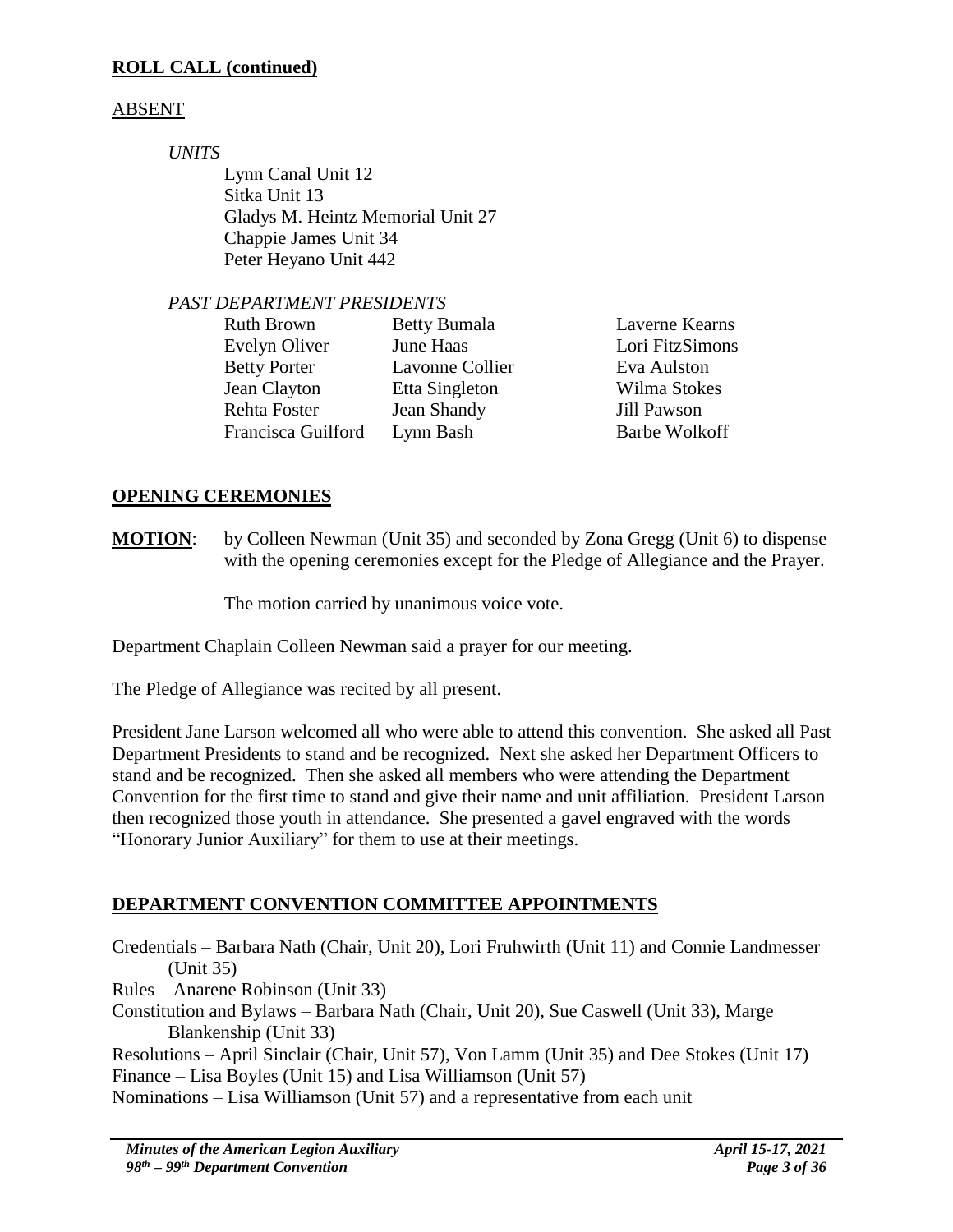Parliamentarian – Beverly Eads (Unit 17) Distinguished Guests – Penny Mazonna (Unit 35) Audit – Marilyn Mork (Unit 6) and Annette Gwalthney-Jones (Unit 1) History & Scrapbook – April Sinclair (Chair, Unit 57), Shirley Shadbolt (Unit 29) and Debbie Van Tassel (Unit 5) Poppy – Marge Blankenship Chaplain's Prayer Book – Colleen Newman (Chair, Unit 35), Sue Waldhous (Unit 28) and Debbie Brahm (Unit 16) Balloting – Robyn Downs (Chair, Unit 1), and Susie Martin (Unit 5) Scholarship – Lisa Boyles (Chair, Unit 15), Frances Bedel (Unit 57) and Von Lamm (Unit 33)

# **READING OF CONVENTION RULES**

1<sup>st</sup> Vice President Anarene Robinson read the convention rules.

### **FIRST READING OF PROPOSED AMENDMENTS TO THE AMERICAN LEGION AUXILIARY DEPARTMENT OF ALASKA GOVERNING DOCUMENTS**

The proposed revisions had been sent out with the required notice. The proposed changes to the governing documents were read.

Revisions dates, location and persons signing all amended documents will be updated to current information.

# **CONSTITUTION -- ARTICLE Ill - Eligibility**

# **NOW READS**

Section 1. Membership in the American Legion Auxiliary shall be limited to the grandmothers, mothers, sisters, spouses, and direct and adopted female descendants of members of The American Legion, and to the grandmothers, mothers, sisters, spouses and direct and adopted female descendants of all men and women who were in the Armed Forces of the United States during any of the following periods. April 6, 1917 to November 11, 1918; December 7, 1941 to December 31, 1946; June 25, 1950 to January 31, 1955; February 28, 1961 to May 7, 1975; August 24, 1982 to July 31, 1984; December 20, 1989 to January 31, 1990; August 2, 1990 to the date of cessation of hostilities as determined by the Government of the United States, all dates inclusive, or who, being citizens of the United States, at the time of their entry therein, served on active duty in the Armed Forces of any of the governments associated with the United States during any of the said periods, and died in the line of duty or after honorable discharge; and to those women who of their own right are eligible for membership in The American Legion.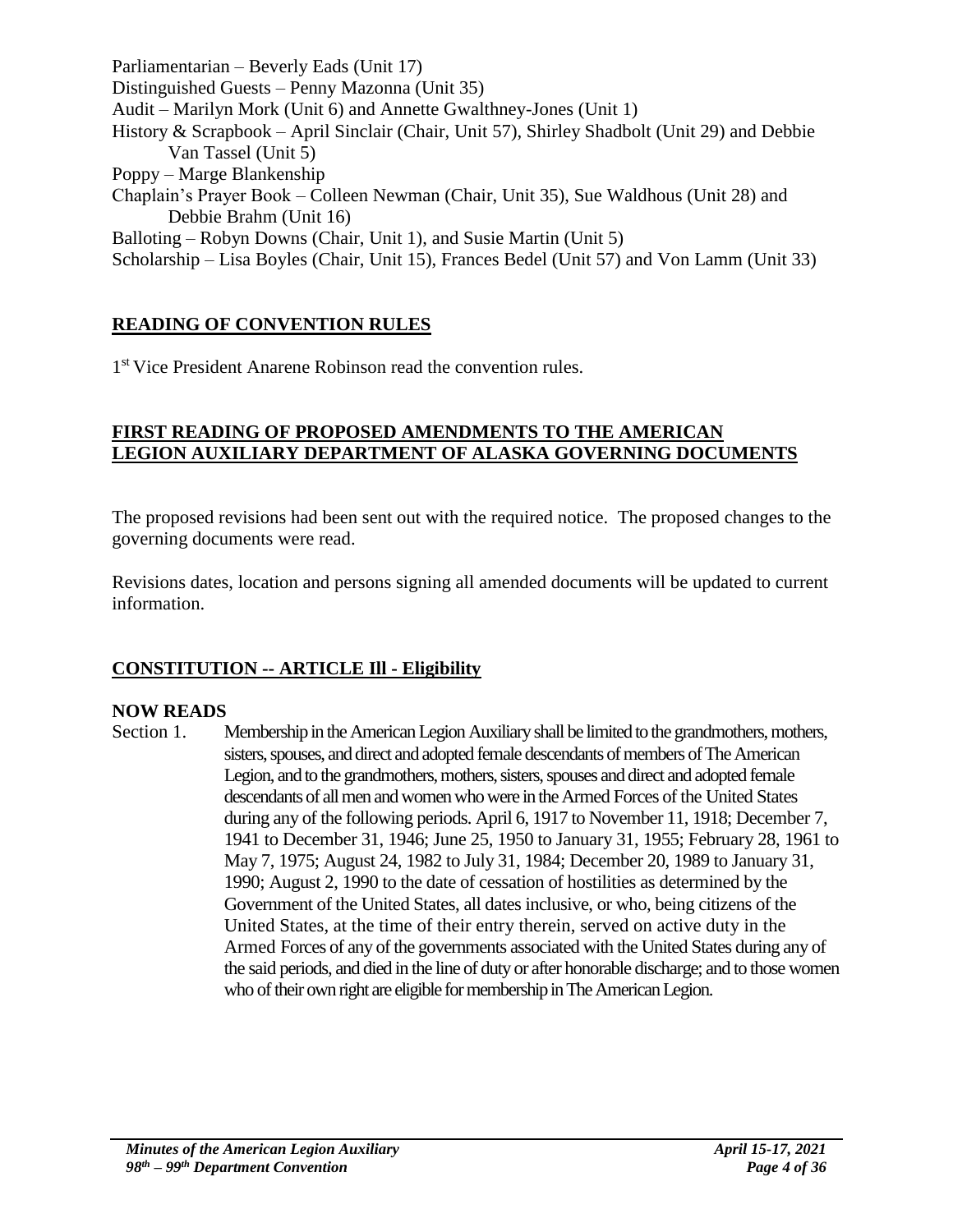### **WILL READ**

Section 1. Eligibility for membership in the American Legion Auxiliary is determined by The American Legion. The eligibility requirements from The American Legion governing documents is as follows:

Membership in the American Legion Auxiliary shall be limited to:

- (1) Grandmothers, mothers, sisters, spouses, and direct and adopted female descendants of members of The American Legion, and
- (2) Grandmothers, mothers, sisters, spouses and direct and adopted female descendants of all men and women who served in either of the following periods. April 6, 1917 to November 11, 1918 and any time after December 7, 1941 who being a citizen of the United States, at the time of their entry therein, served on active duty in the Armed Forces of any of the governments associated with the United States during either eligibility periods and died in the line of duty or after honorable discharge;
- (3) Grandmothers, mothers, sisters, spouses, and direct and adopted female descendants of all men and women who were in the Armed Forces of the United States during either of the following periods: April 6, 1917 to November 11, 1918; and any time after December 7, 1941 who served on active duty in the Armed Forces of the United States during either eligibility periods and died in the line of duty or after honorable discharge; and
- (4) To those women who of their own right are eligible for membership in The American Legion.

# **CONSTITUTION -- ARTICLE 4 – Department Officers Sections 3 and 4**

### **NOW READS**

- Section 3. The office of National Executive Committeewoman and the Alternate National Executive Committeewoman shall be elected. The term of office is for a two year term and runs from the post-convention at National Convention to the close of the pre-convention at National Convention every two (2) years on odd numbered years. Any person elected to these positions is highly recommended to have served as Department President, so that she knows the policies and procedures of the Department. The current Department President shall be the Second Alternate National Executive Committeewoman. They shall also be members in good standing with the Department of Alaska and reside within the State of Alaska.
- Section 4. Alternate Executive Committeewoman: It shall be the duty of the First and Second Alternate National Executive Committeewoman, when called upon, to assist the National Executive Committeewoman, and in her absence perform her duties and shall, in the order named, succeed her in office in case of death, resignation or removal.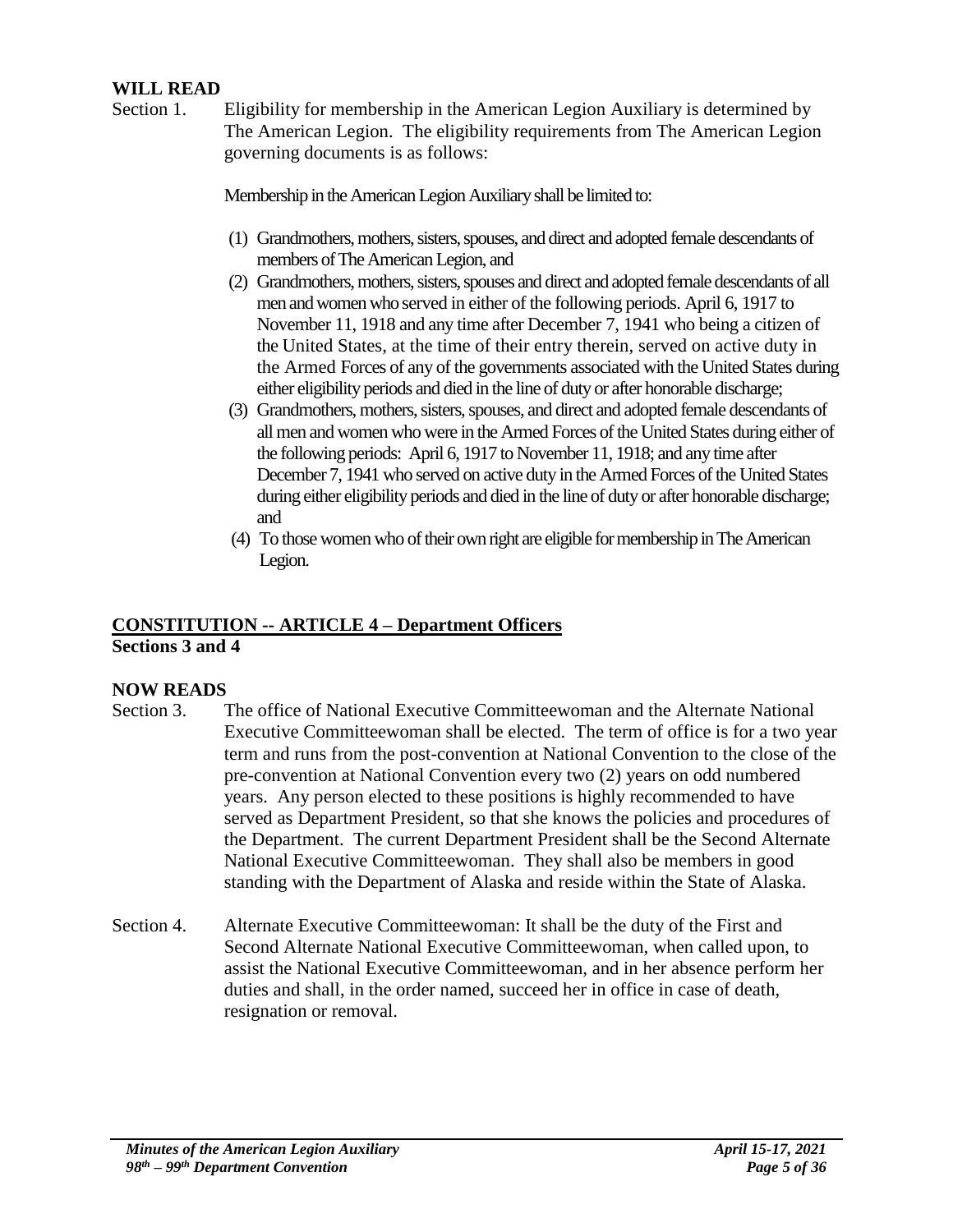### **WILL READ:**

Section 3. The office of National Executive Committee Person and the Alternate National Executive Committee Person shall be elected. The term of office is for a two year term and runs from the post-convention at National Convention to the close of the pre-convention at National Convention every two (2) years on odd numbered years. Any person elected to these positions is highly recommended to have served as Department President, so that as NEC they know the policies and procedures of the Department. The current Department President shall be the Second Alternate National Executive Committee Person. They shall also be members in good standing with the Department of Alaska and reside within the State of Alaska.

> In the event that the ALA National Headquarters makes a determination to extend terms of office, the term for the National Executive Committee Person shall be extended to the next scheduled election (odd years).

## **BYLAWS – Article IV (Department Executive Committee)**

### **Section 4 (Meetings)**

### **NOW READS**

Section 4. Meetings: The Department Executive Committee shall hold at least four meetings per year as follows: Immediately following adjournment of the annual Department Convention; immediately preceding the holding of the succeeding Department Convention; and at an appropriate time when issues arise or if necessary during the National Convention, but only to the extent that the business being conducted is in reference to voting on the National floor or National business, election of National Officers or special donations, or ratification of any outstanding Department appointments. It shall also meet at the Fall Workshop. A meeting may also be called by Department President or when requested in writing to do so by three members of the Department Executive Committee or in an emergency, at the request of the Department Secretary.

### **WILL READ**

Section 4. Meetings: The Department Executive Committee shall hold at least four meetings per year as follows: Immediately following adjournment of the annual Department Convention; immediately preceding the holding of the succeeding Department Convention; and at an appropriate time when issues arise or if necessary during the National Convention, but only to the extent that the business being conducted is in reference to voting on the National floor or National business, election of National Officers or special donations, or ratification of any outstanding Department appointments. It shall also meet at the Fall Workshop. A meeting may also be called by Department President or when requested in writing to do so by three members of the Department Executive Committee or in an emergency, at the request of the Department Secretary.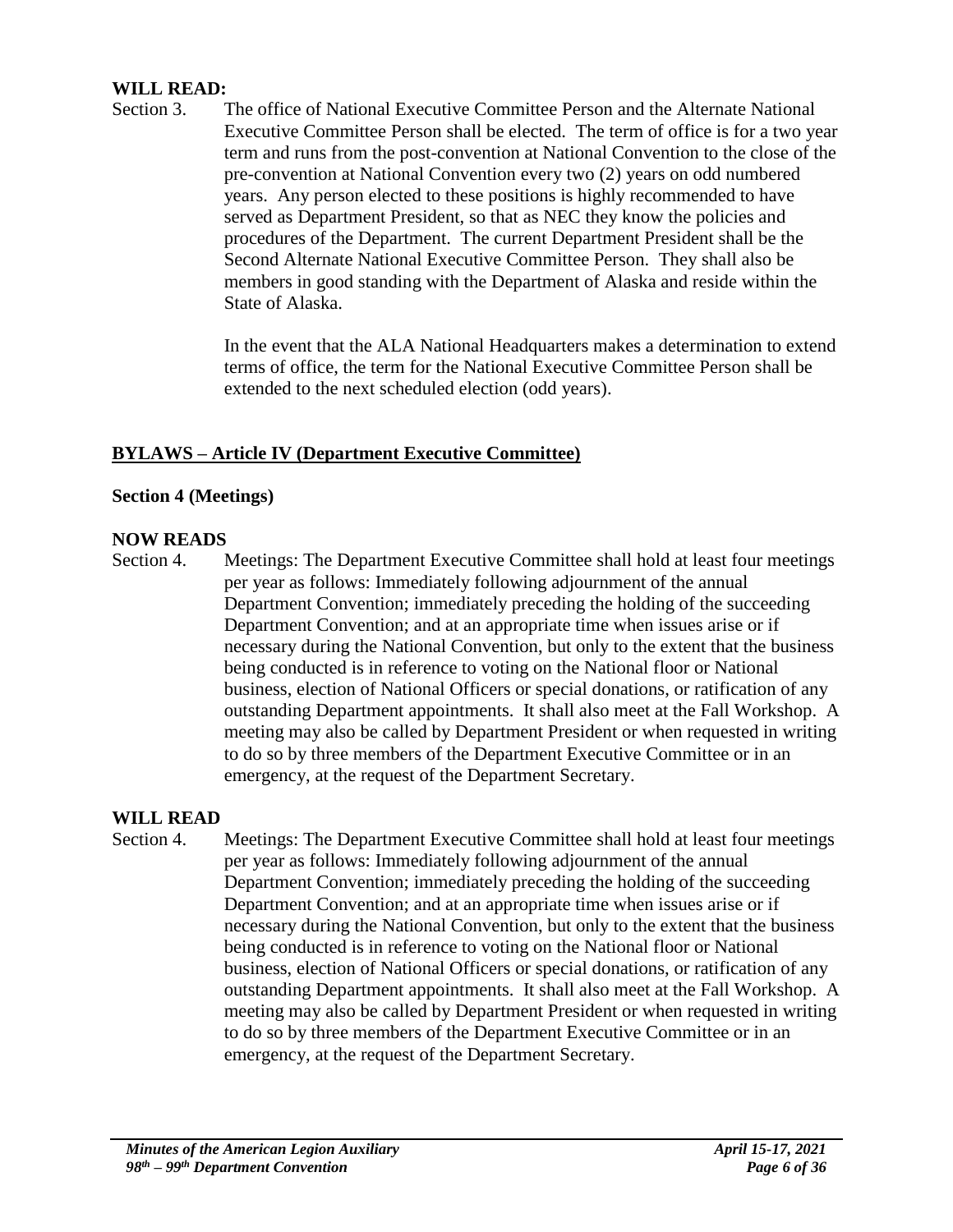While it is preferred that meetings of the Department Executive Committee be held in person, they may be also held electronically (such as Zoom or some other electronic method) or telephonically.

Lisa Williamson (Unit 57) pointed out that the proposed amendments to the Constitution, Article III regarding eligibility are as a result of changes on the National level. We are required to incorporate them into our governing documents and a vote on these revisions is not necessary. All other proposed amendments will be brought up for voting on Saturday.

### **FIRST READING OF PROPOSED AMENDMENTS TO THE AMERICAN LEGION AUXILIARY DEPARTMENT OF ALASKA GIRLS STATE GOVERNING DOCUMENTS**

Revisions dates, location and persons signing all amended documents will be updated to current information.

# **CONSTITUTION – Article III and Article IV**

# **NOW READS:**

Article III: The object for which this corporation is formed is to provide an organization for citizenship training girls who have completed their junior year in high school; to afford them an opportunity to live together as self-governing citizens; and to inform them about the duties and privileges, rights and responsibilities of American citizenship in order that they may understand and participate in the functioning of the government when they become adults.

Its purpose shall be to annually conduct an educational training course for girls in citizenship and educational process of State and Municipal government. Inference of such purposes to supervise the organizing and establishing by girls of a mythical state known as ALASKA GIRLS STATE of the United States of America modeled after the State of Alaska, with State and Municipal governments therein, governmental offices there under and all functions for government thereof performed by the girls attending.

Article IV: The affairs of this corporation shall be managed by a Board of Directors, consisting of the American Legion Auxiliary, Alaska Girls State Chairman/Director and Vice Chairman/ Co-Director, who shall be appointed by the President of the American Legion Auxiliary, Department of Alaska to serve one year. Three Members at Large of the Board of Directors, one to be appointed annually by the President of the American Legion Auxiliary, Department of Alaska to serve three years; the American Legion Auxiliary, Department of Alaska President and the Secretary-Treasurer, and the past Directors of the American Legion Auxiliary, Alaska Girls State program. Each of the above shall have one vote. New appointments by the President of the American Legion Auxiliary, Department of Alaska must be ratified by the Department Executive Committee at the American Legion Auxiliary, Department of Alaska Executive Committee meeting held prior to the beginning of the American Legion Auxiliary National Convention immediately following that year's Alaska Girls State session. Interim vacancies will be filled by the President of the American Legion Auxiliary,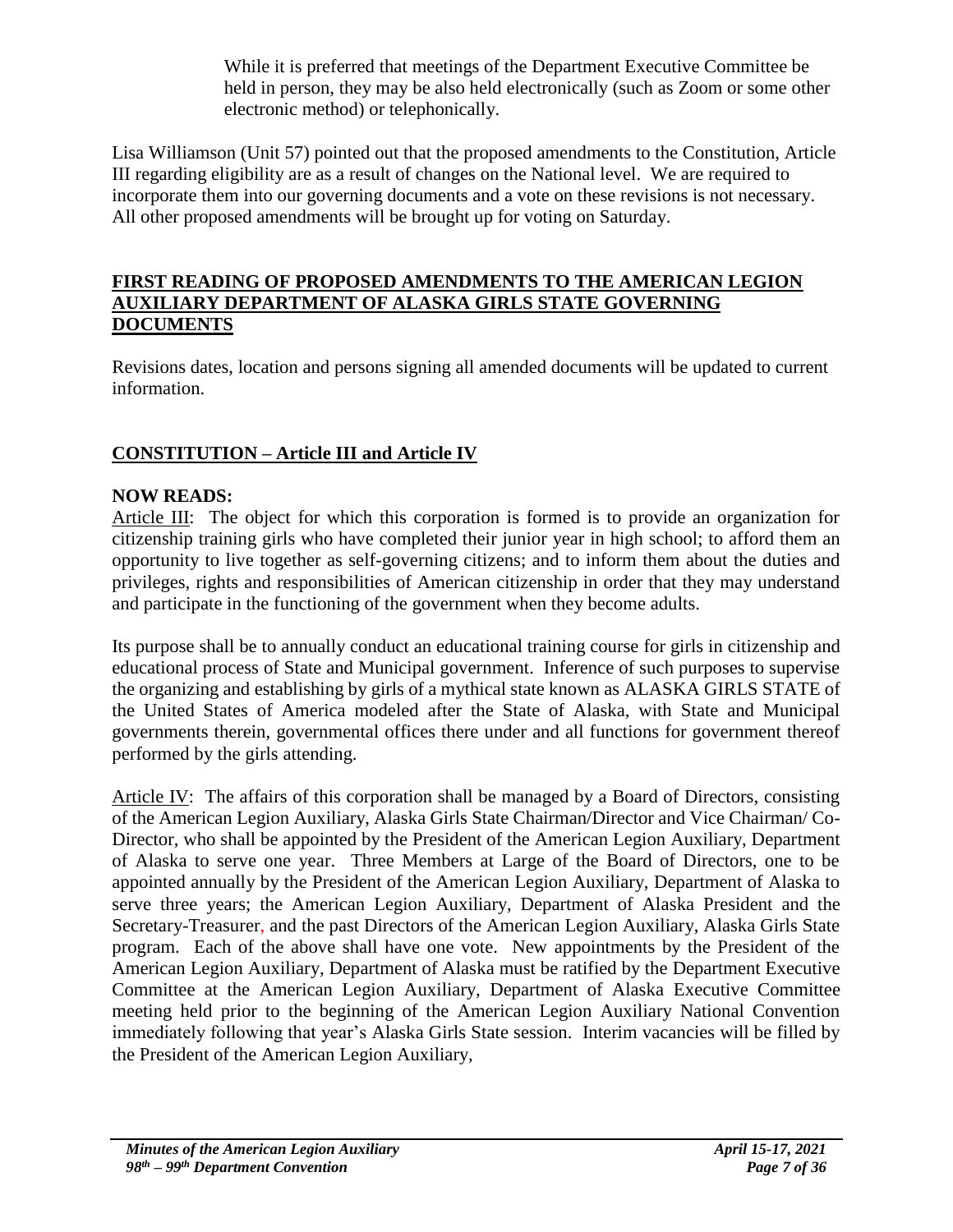### **WILL READ:**

Article III: The object for which this corporation is formed is to provide an organization for citizenship training for participants who have completed their junior year in high school; to afford them an opportunity to live together as self-governing citizens; and to inform them about the duties and privileges, rights and responsibilities of American citizenship in order that they may understand and participate in the functioning of the government when they become adults.

Its purpose shall be to annually conduct an educational training course for participants in citizenship and educational process of State and Municipal government. Inference of such purposes to supervise the organizing and establishing by participants of a mythical state known as ALASKA GIRLS STATE of the United States of America modeled after the State of Alaska, with State and Municipal governments therein, governmental offices there under and all functions for government thereof performed by the participants attending.

Article IV: The affairs of this corporation shall be managed by a Board of Directors, consisting of the American Legion Auxiliary, Alaska Girls State Chairman/Director and Vice Chairman/ Co-Director, who shall be appointed by the President of the American Legion Auxiliary, Department of Alaska to serve one year. Three Members at Large of the Board of Directors, one to be appointed annually by the President of the American Legion Auxiliary, Department of Alaska to serve three years; the American Legion Auxiliary, Department of Alaska President, the Vice President, the Secretary and the Treasurer; and the past Directors of the American Legion Auxiliary, Alaska Girls State program. Each of the above shall have one vote. New appointments by the President of the American Legion Auxiliary, Department of Alaska must be ratified by the Department Executive Committee at the American Legion Auxiliary, Department of Alaska Executive Committee meeting held prior to the beginning of the American Legion Auxiliary National Convention immediately following that year's Alaska Girls State session. Interim vacancies will be filled by the President of the American Legion Auxiliary,

**MOTION:** by Von Lamm (Unit 35) and seconded by Lisa Williamson (Unit 57) to remove the Vice President as a member of the Board of Directors.

Von pointed out that the Vice President is not a member of the Board. Instead it is the responsibility of the Vice President to fill in for the President in her absence.

The motion carried by unanimous voice vote.

**MOTION:** by Lisa Williamson (Unit 57) and seconded by Lisa Boyles (Unit 15) to remove the membership of the Vice President on all other governing documents for the Alaska Girls State Program.

The motion carried by unanimous voice vote.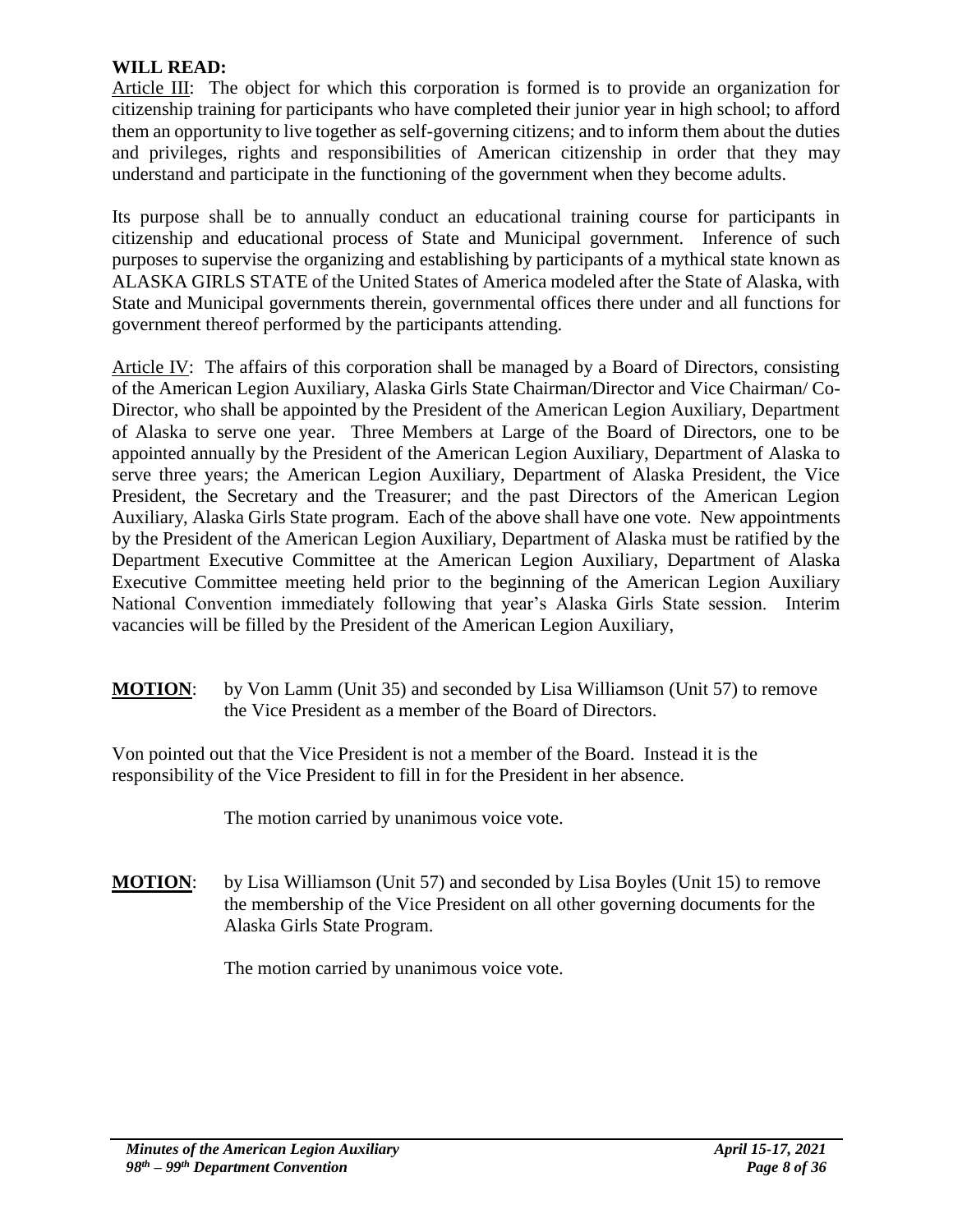# **BYLAWS**

### Article I (Meetings) Section 2

# **NOW READS**

1<sup>st</sup> Paragraph – Members of the Board of Directors shall consist of the President, Secretary/Treasurer of the American Legion Auxiliary, Department of Alaska, Inc., the American Legion Auxiliary, Alaska Girls State Chairman/Director, Vice-Chairman/Co-Director and three members at large of the American Legion Auxiliary, Alaska Girls State Committee, appointed by the President of the American Legion Auxiliary, Department of Alaska, Inc., each year. The new member will serve for the three year term, and each remaining member in turn will move up.

## **WILL READ:**

Members of the Board of Directors shall consist of the President, 1<sup>st</sup> Vice President, Secretary and Treasurer of the American Legion Auxiliary, Department of Alaska, Inc., the American Legion Auxiliary, Alaska Girls State Chairman/Director, Vice-Chairman/Co-Director and three members at large of the American Legion Auxiliary, Alaska Girls State Committee, appointed by the President of the American Legion Auxiliary, Department of Alaska, Inc., each year. The new member will serve for the three year term, and each remaining member in turn will move up.

Per an earlier motion, the 1<sup>st</sup> Vice President is not a member of the Board of Directors and will be removed.

### Article III (Girls State Organization) – Section 2

There were no recommended revisions to this section, however the following motion was presented.

**MOTION**: by Lori Fruhwirth (Unit 11) and seconded by Von Lamm to revise this section to read: All appointments must be a member in good standing of the American Legion Family, Department of Alaska.

Previously, this paragraph limited to being a member of the America Legion Auxiliary. This change allows for us to utilize anyone within the American Legion Family. We would not be able to appoint anyone who is not an Auxiliary member.

The motion carried by unanimous voice vote.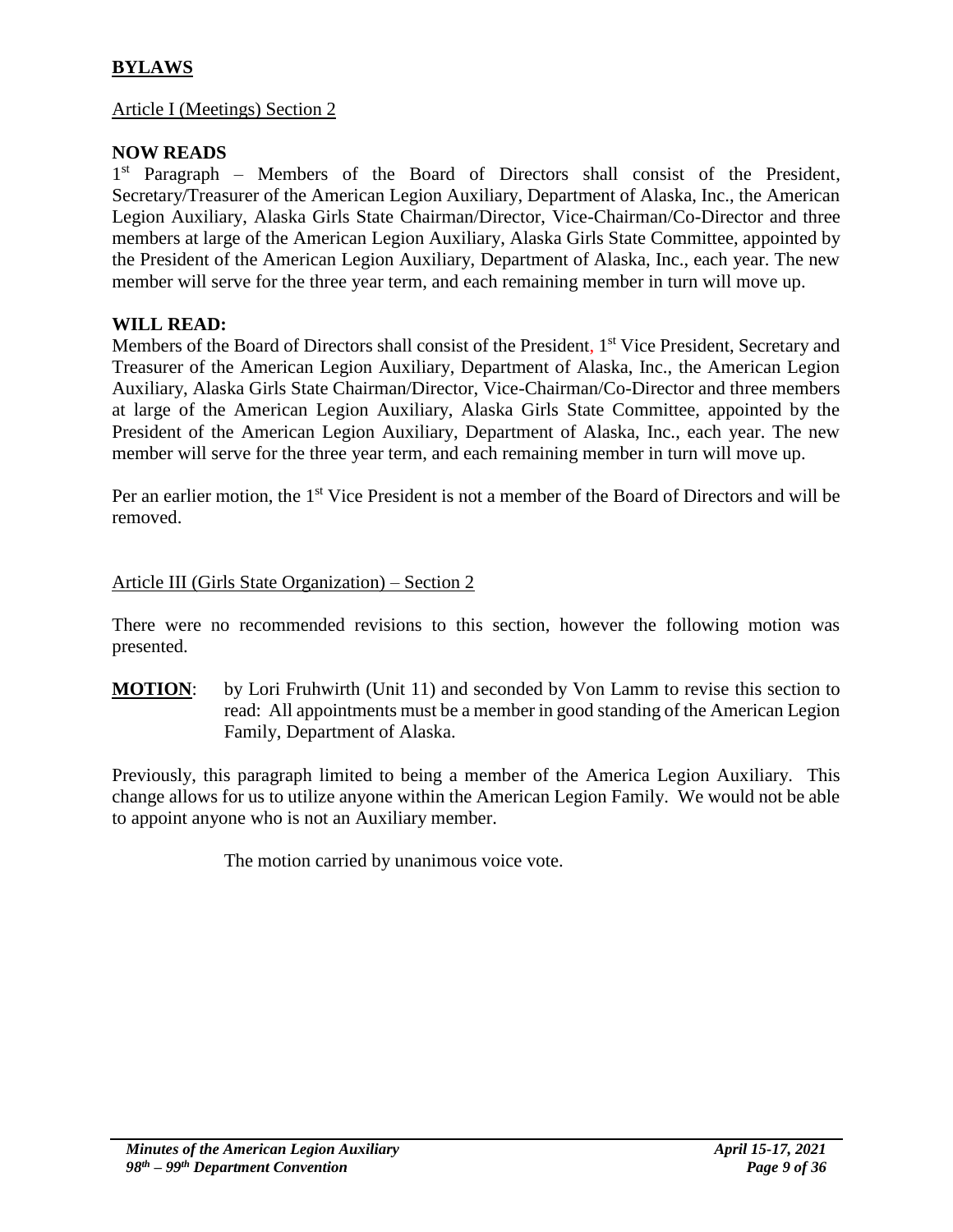**MOTION:** by Lori Fruhwirth (Unit 11) and seconded by Lisa Williamson (Unit 57) that any place in the ALA Governing documents where it states that they must be a member of the American Legion Auxiliary shall be changed to American Legion Family.

This change is so that we can utilize any member of the American Legion Family for the Girls State program. This includes staff (such as a male person who provides instruction during the Girls State Program). Having the resources of the entire Legion Family is helpful and strengthens us.

The motion carried by unanimous voice vote.

# ADDITIONAL REVISIONS BY MOTION:

**MOTION:** by Annette Gwalthney-Jones (Unit 1) and seconded by Sue Caswell (Unit 35) to make changes throughout the governing documents to refer to girls participating in the Girls State Program as "participants".

The motion carried by unanimous voice vote.

Discussion occurred regarding someone who is transgender or who is going through the process of becoming transgender. Our National headquarters tells us that if we suspect a citizen may be transitioning, we will have to conduct a physical examination. If their genitalia is different from that of a girl, we must provide separate housing. Concern was raised about protective health information.

This is also required for any staff members.

It was asked if an attorney had reviewed these documents. It was stated that if National has approved the wording, then it has been approved by an attorney.

Members were informed that at a previous Department Convention, the Department Secretary was given the authority to make changes with regard to housekeeping corrections (such as typographical errors, numbering errors, gender specific wording, etc.) She will be going through all documents to see if there are any other changes that need to be made for which she has authority.

# **STANDING RULES**

Paragraphs A, C, and M were revised to match the wording in Department documents. This is required so no vote is necessary on these paragraphs.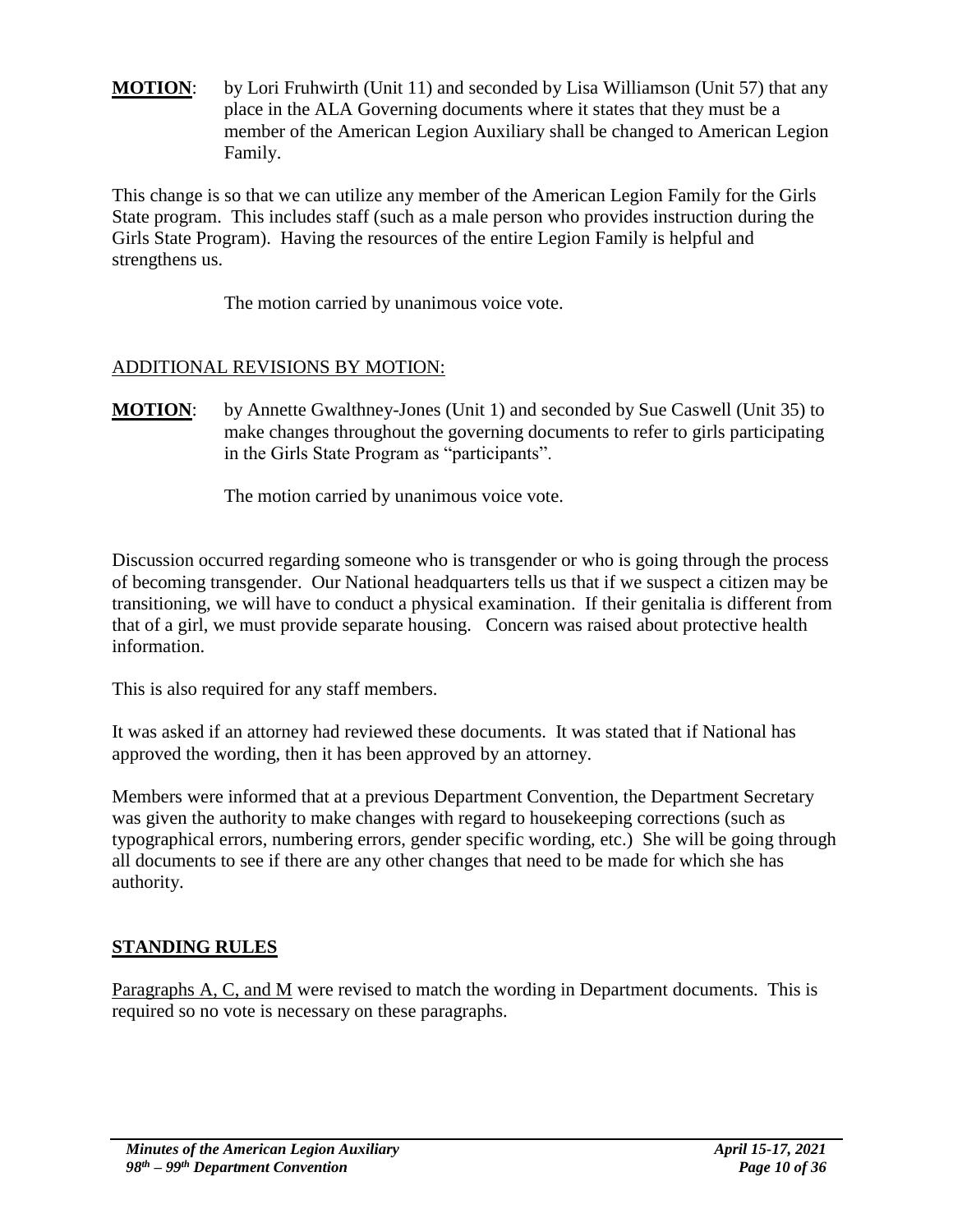Paragraphs B and D – Amendments were suggested to change "girl/girls" to "person/persons" As approved by an earlier motion the wording change will be to "participants". No further action is required to enact these changes.

# Paragraph F

# **NOW READS:**

The First Vice President of the American Legion Auxiliary, Department of Alaska, Inc., when elected President, should make her appointments to the American Legion Auxiliary, Alaska Girls State Board of Directors immediately following the Girls State session, and present her list of appointees to the American Legion Auxiliary, Department of Alaska, Inc., Department Executive Committee for ratification at the Department Executive Committee meeting held at the National Convention.

# **WILL READ**

The President elected by the American Legion Auxiliary, Department of Alaska should make appointments to the American Legion Auxiliary, Alaska Girls State Board of Directors immediately following the Girls State session, and present her list of appointees to the American Legion Auxiliary, Department of Alaska, Inc., Department Executive Committee for ratification at the Department Executive Committee meeting held at the National Convention.

# Paragraph K

# **NOW READS**

All individuals attending the American Legion Auxiliary, Alaska Girls State, Inc., program as citizens must at the time of the session possess all of the physical body parts of the female gender.

# **WILL READ**

All individuals attending the American Legion Auxiliary, Alaska Girls State, Inc., program as citizens must at the time of the session possess all of the physical body parts of the female gender. Alaska Girls State will conduct due diligence with regard to individuals wanting to attend the American Legion Auxiliary, Alaska Girls State, Inc.

# Paragraph  $M$  – this is a new paragraph

In referring to students who attend American Legion Auxiliary Girls State, Citizens of the American Legion Auxiliary Girls State is the appropriate title, not Girls Staters. This is a National policy.

# **ALAMIS/MEMBERSHIP SUBMISSION**

Diana spoke to membership and ALAMIS submission. She wanted to be sure people are aware that great grandchildren are not eligible any more. If they are already in, they are grandfathered in, but if their membership lapses, they will not be able to re-enroll unless they have other eligibility. The applicant must sign their application for membership. Applications have to be signed by a post officer who can verify that the applicant is eligible. It can be any post officer.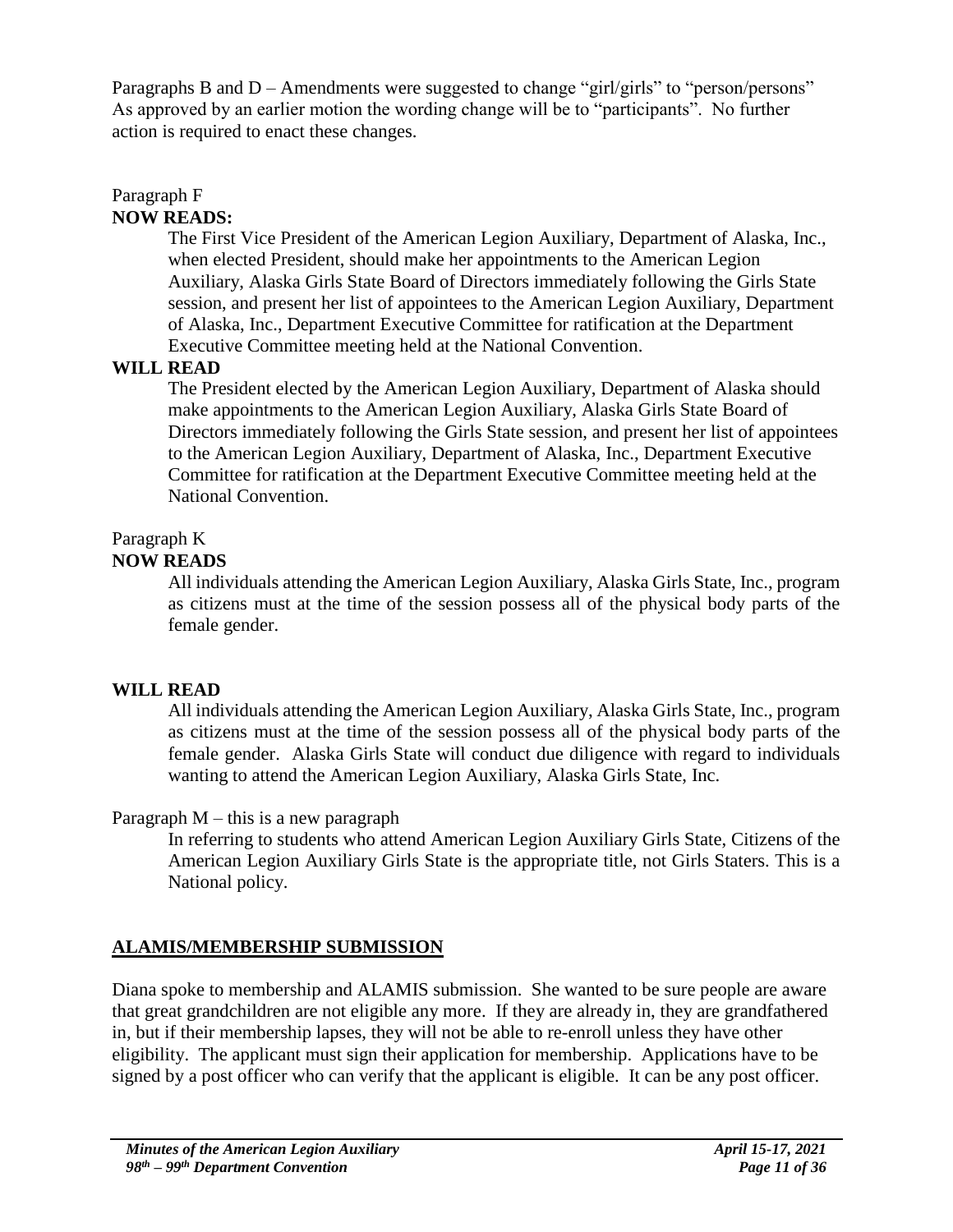- Be sure that the application being submitted is complete. Make sure all information is included. If we are ever audited and applications are not complete we will have problems.
- Debbie Van Tassel (Unit 5) asked about how to handle it if a veteran and his spouse are joining at the same time and you don't have a membership number for the auxiliary member. In the place for the membership number, write the word "new".
- It is hoped that post officers are being trained.
- Post officers don't always confirm eligibility, they just sign the application.
- As the membership chair for your unit, you can only do the best you can. However, be sure you review the application and you have the information needed to determine eligibility.
- All transmittals and numbers must come to Diana.
- When a member passes, transfers, or there is an address change, you must complete the member profile update and transmit the form to Diana. Be sure your unit number is on the form.
- If someone passes away, please submit that information to Diana.
- If you are interested in serving as the ALAMIS person for your unit, you must let your Unit President know that. There will have to be a vote at a unit meeting to approve your appointment to that responsibility. A copy of the minutes and a letter on Unit letterhead should be submitted to Barb and/or Diana. They will each let the other know that they received an appointment for a unit.
- Each Unit can have only one person as the ALAMIS person. There will be a charge of \$10 per year for someone in your Unit to have access to ALAMIS.
- Diana has a great relationship with National and can fix most anything through them. They are good to our Department.
- There will be classes available for ALAMIS. Diana will provide the classes. She generally arranges for 3 or 4 units at a time. It will probably be done over the phone or Zoom. There is also a handbook for ALAMIS that is available online.
- April mentioned Diana is very good. People learn as they go.
- Something to note. If a member is paying dues and also has a name change at the same time, please submit the dues payment first and be sure it is processed. After it has gone through, then submit the name change.
- Please be sure your transmittals are in alphabetical order. Diana gets numerous transmittals at once and it takes three times as long to process if it is not in alphabetical order. It also opens up the possibility that a membership will be missed.
- If you are doing transmittals for multiple years (i.e. 2019, 2020 and 2021), there must be a separate page for each year's transmittals.
- When a member and a veteran are married, and the veteran dies, the member stays eligible. However, if they become divorced, that is a different matter. You wouldn't be able to rejoin if you have divorced the person under whom you qualified for membership.

# *The Convention went into recess at 3:45 p.m.*

# *The Convention returned from recess at 4:00 p.m.*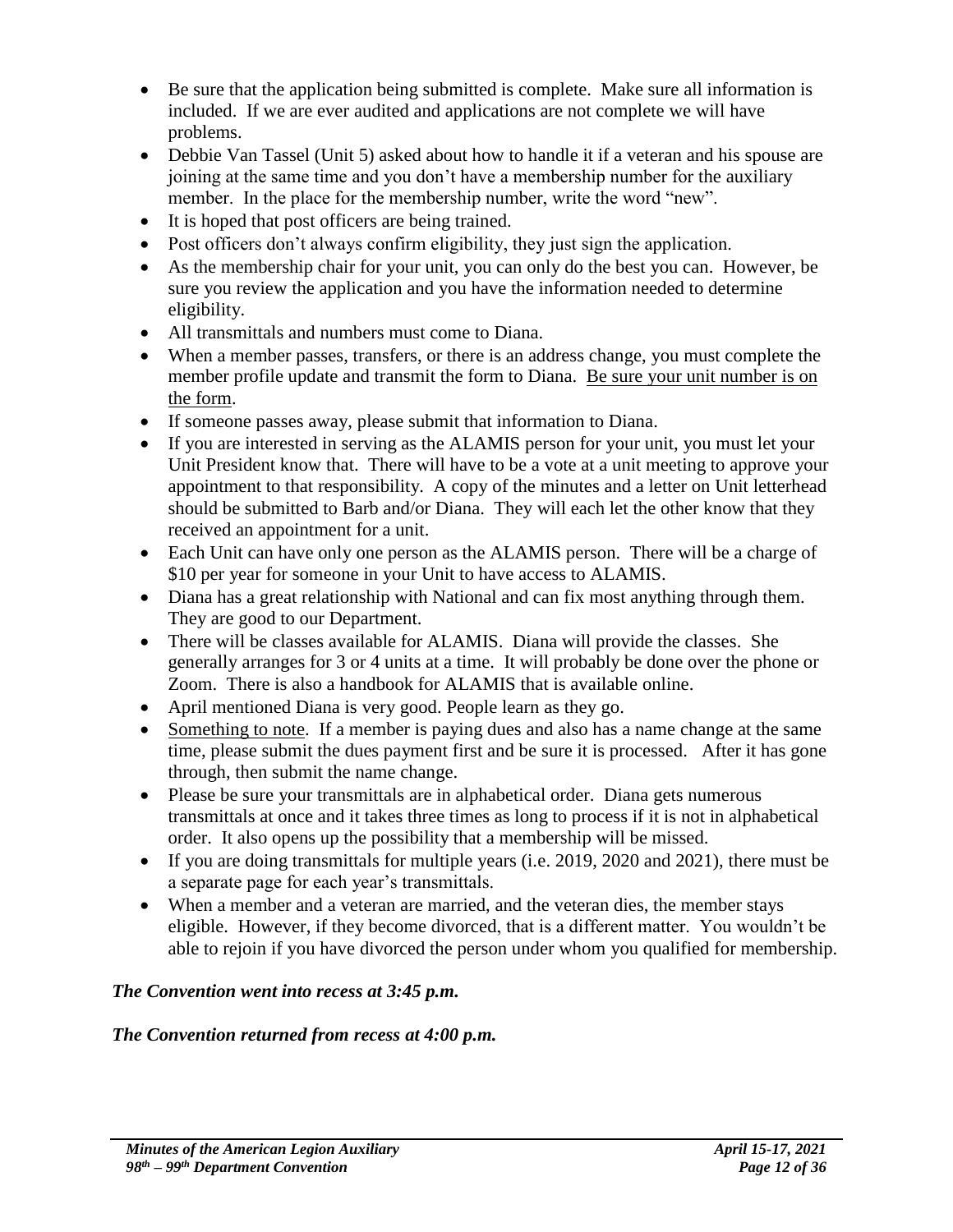# **COMMITTEE MEETINGS**

After returning from the recess, the Convention broke into committee meetings

## **ANNOUNCEMENTS**

- The PP&P Luncheon will be on Saturday at noon. The cost is \$15 per person.
- There is an AEF (split the pot) fundraiser.
- Unit 35 is doing a calendar fundraiser.
- Lisa Williamson has Team Alaska shirts for sale.
- The attire for the National Convention will be red shirts. Let Lisa know if you need to purchase a shirt.

## **RECESS**

The Convention recessed at 4:35 p.m. until Friday, April 16, 2021 at 9:00 a.m.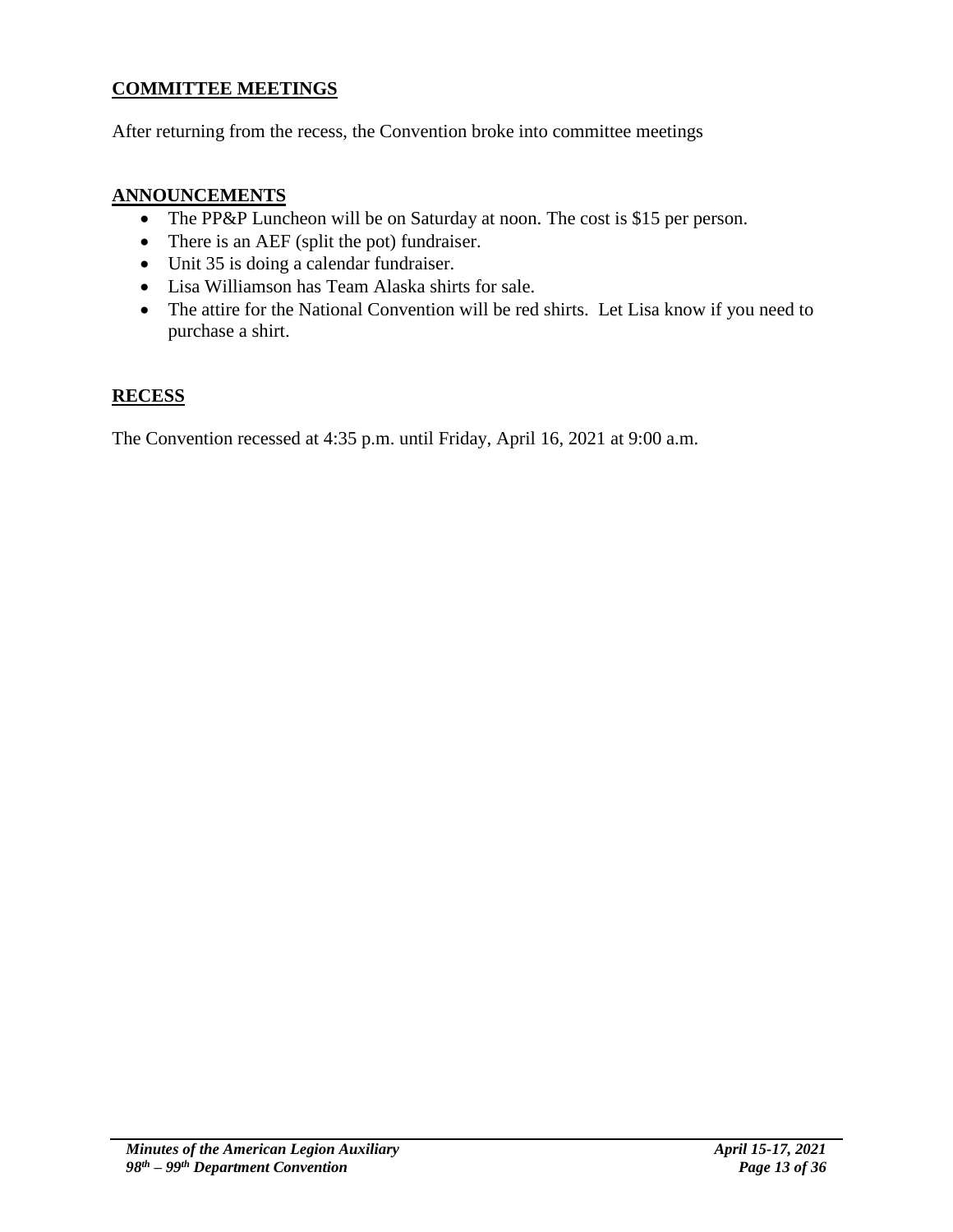# **FRIDAY, APRIL 16, 2021**

# **CALL TO ORDER**

The meeting was called to order by President Jane Larson at 9:06 a.m.

### **PRAYER**

A prayer was offered by our Department Chaplain Colleen Newman.

# **ROLL CALL**

#### PRESENT:

## *NATIONAL OFFICERS*

National Executive Committee Member Penny Mazonna

#### *OFFICERS*

President Jane Larson 1 st Vice President Anarene Robinson 2<sup>nd</sup> Vice President April Sinclair Secretary Barbara Nath Sgt.-at-Arms Lori Fruhwirth Chaplain Colleen Newman Historian April Sinclair Executive Committee Member Frances Bedel Executive Committee Member Zona Gregg

### *STANDING COMMITTEES*

Alaska Girls State Lori Fruhwirth Auxiliary Emergency Fund Zona Gregg Children and Youth April Sinclair Distinguished Guests Penny Mazonna Education and Scholarship Lisa Boyles History April Sinclair Junior Activities Margaret Claussen-Grim Leadership Sue Caswell Legislative Penny Mazonna Membership Anarene Robinson National Security Frances Bedel Poppy Margaret Blankenship Public Relations Beverly Eads Veterans Affairs and Rehabilitation April Sinclair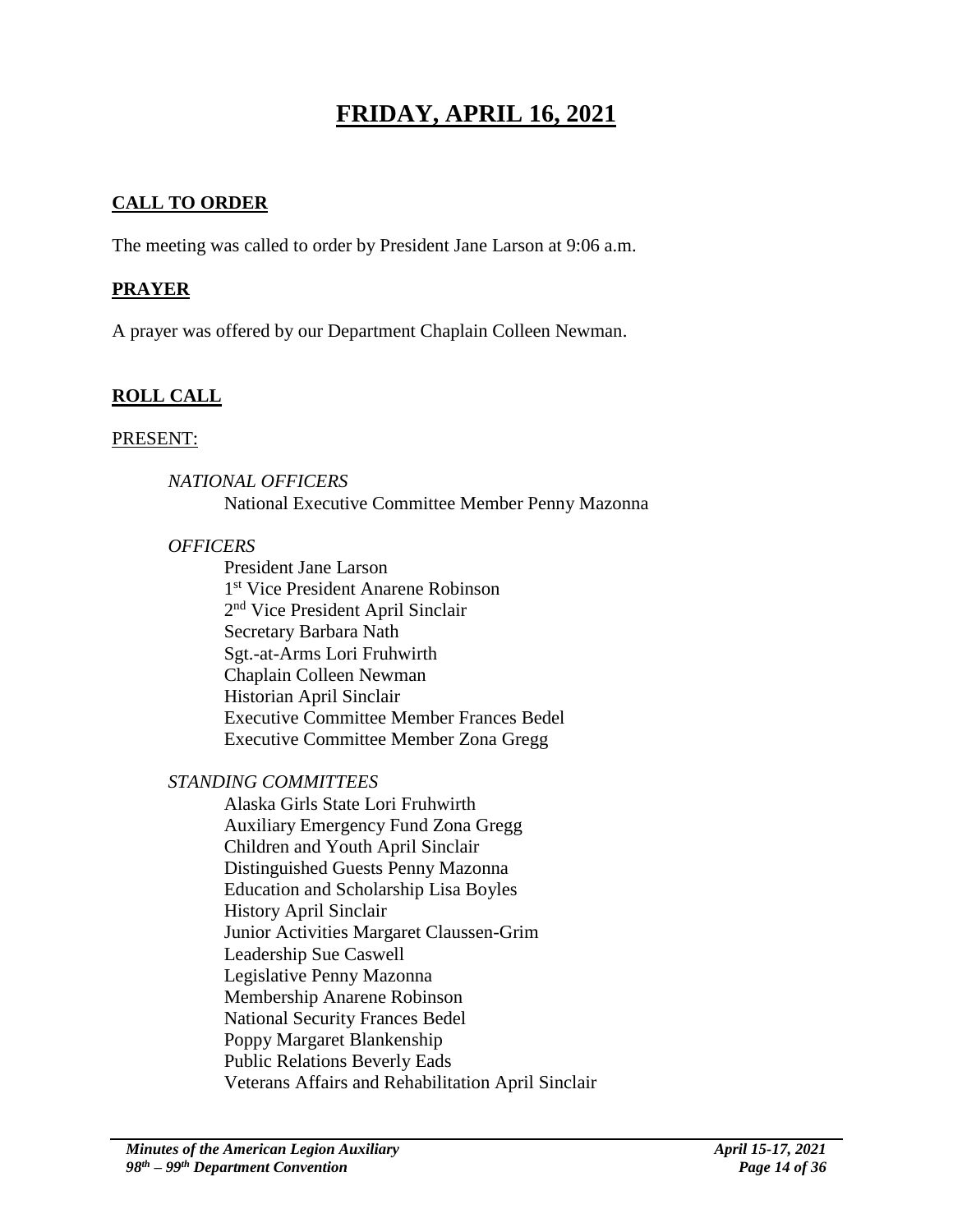### *UNITS*

Jack Henry Unit 1 Joseph T. Craig Unit 3 Seward Unit 5 Merlin Elmer Palmer, Unit 6 Dorman H. Baker Unit 11 Matanuska Valley Unit 15 General Bucker Unit 16 Robert G. Blair Unit 17 Ninilchik Unit 18 George H. Plumley Memorial Unit 20 Spenard Unit 28 Muldoon Unit 29 Con Miller Unit 30 Peters Creek Unit 33 Susitna Valley Unit 35 C. Russell Huber Unit 57

#### *PAST DEPARTMENT PRESIDENTS*

Margaret Blankenship Susan Caswell Beverly Eads Penny Mazonna Carolyn Null Sue Waldhaus Lisa Williamson

#### EXCUSED

### *NATIONAL OFFICERS*

Alternate National Executive Committee Member Sue Diaz.

### *OFFICERS*

Treasurer Diana Estrada

#### *STANDING COMMITTEES*

Americanism Kathy Moore Audit Sue Diaz Community Service Debbie Ervin Constitution and Bylaws Sue Diaz Finance Debbie Lowndes Past Presidents Parley Debbie Lowndes

### *PAST DEPARTMENT PRESIDENTS*

Sharon Cherrette Susan Diaz Debbie Lowndes Linda Schmitt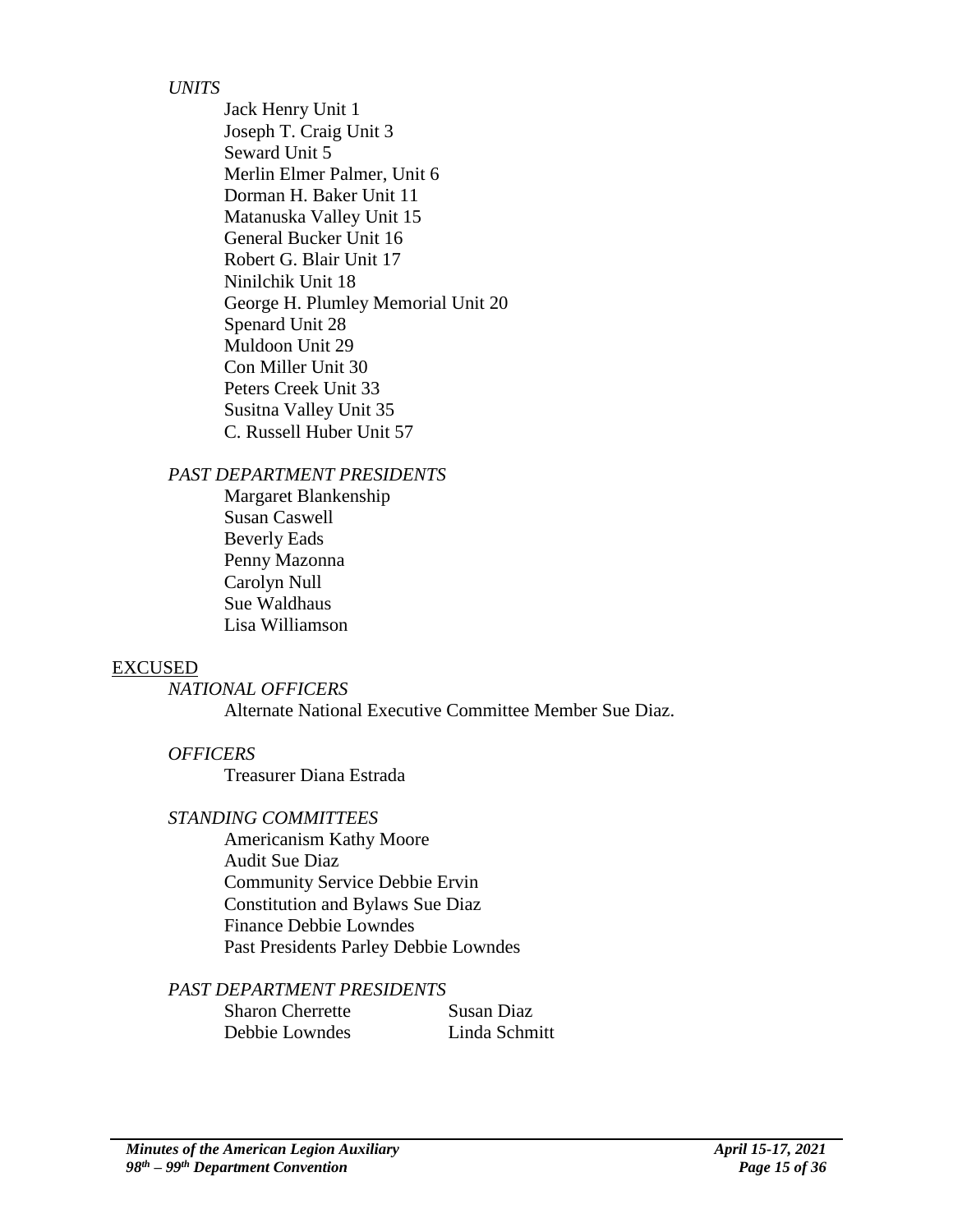# **ROLL CALL (continued)**

# ABSENT

# *UNITS*

Lynn Canal Unit 12 Sitka Unit 13 Gladys M. Heintz Memorial Unit 27 Chappie James Unit 34 Peter Heyano Unit 442

# *PAST DEPARTMENT PRESIDENTS*

| <b>Ruth Brown</b>   | <b>Betty Bumala</b> | Laverne Kearns       |
|---------------------|---------------------|----------------------|
| Evelyn Oliver       | June Haas           | Lori FitzSimons      |
| <b>Betty Porter</b> | Lavonne Collier     | Eva Aulston          |
| Jean Clayton        | Etta Singleton      | Wilma Stokes         |
| Rehta Foster        | Jean Shandy         | Jill Pawson          |
| Francisca Guilford  | Lynn Bash           | <b>Barbe Wolkoff</b> |
|                     |                     |                      |

**MOTION**: by Barbara Nath (Unit 20 & Constitution and ByLaws stand in chair) and seconded by Penny Mazonna (Unit 35) to approve the governing documents of the American Legion Auxiliary as presented on Thursday with the knowledge that the Department Secretary has been given the authority to make any housekeeping changes (such as gender specific pronouns and typographical errors etc.) without requiring further approval by the Convention attendees.

The motion carried by unanimous voice vote.

**MOTION**: by Barbara Nath (Unit 20 & Constitution and ByLaws stand in chair) and seconded by Penny Mazonna (Unit 35) to approve the governing documents of the Alaska Girls State as presented and with the revisions voted on and approved on Thursday and giving the Department Secretary the authority to make any housekeeping changes (such as gender specific pronouns and typographical errors) without requiring further approval by the Convention attendees.

The motion carried by unanimous voice vote.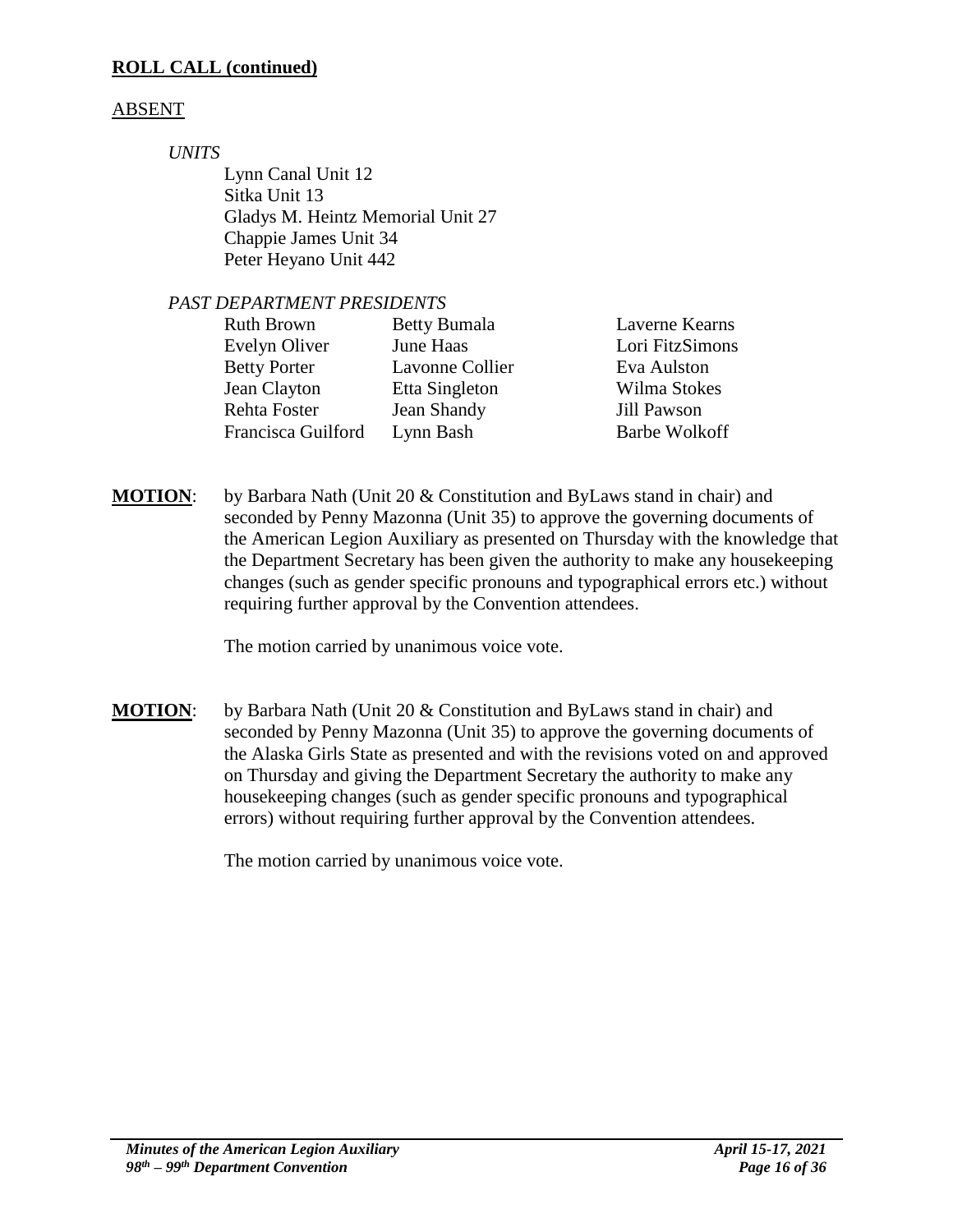### **NOMINATIONS**

Lisa Williamson (Unit 57) asked that the budget be distributed while she was reading nominations.

There will be no voting today. This is just a reading of endorsement letters. Lisa Williamson is the Nomination Committee Chair and the following people did the reading: Brenda Fiddick (Unit 57 incoming President); Pat Francois (Unit 35 1<sup>st</sup> Vice President); and Karen Wolter (Unit 1 President).

The following Endorsement Letters were read:

President – Jane Larson (Unit 35) 1 st Vice President – Ann Robinson (Unit 33) 2 nd Vice President – April Sinclair (Unit 57) Chaplain – Colleen Newman (Unit 35) Historian – Lori Fruhwirth (Unit 11)

At this time our National Visitors arrived. Howard Fruhwirth NEC introduced National 1<sup>st</sup> Vice Commander Ned Fox from California. He will be speaking at the luncheon today. He thanked Auxiliary members for letting him come into the meeting.

After our National visitor left, the Convention returned to reading of Endorsements Letters continuing with the following:

Sgt-At-Arms – Frances Bedel (Unit 57) Executive Committee – Robyn Downs (Unit 1) Executive Committee – Carol Johnson (Unit 33) NEC – Penny Mazonna (Unit 35) Alternate NEC – Sue Diaz (Unit 20) – She is not present, but has accepted the nomination

The Secretary and Treasurer are appointed positions and will be ratified by the DEC at the Post Convention meeting. Letters of recommendation were read from their units.

Secretary – Barb Nath (Unit 20) Treasurer – Diana Estrada (Unit 35)

# **FIRST READING OF RESOLUTIONS**

There will be no voting today. It is the first reading of resolutions. The resolutions were read by April Sinclair, Resolutions Committee Chair.

The first resolution (submitted by Unit 35) was to create a 3-member committee to interview candidates for the secretary and treasurer paid positions and making recommendations to the Department Executive Committee.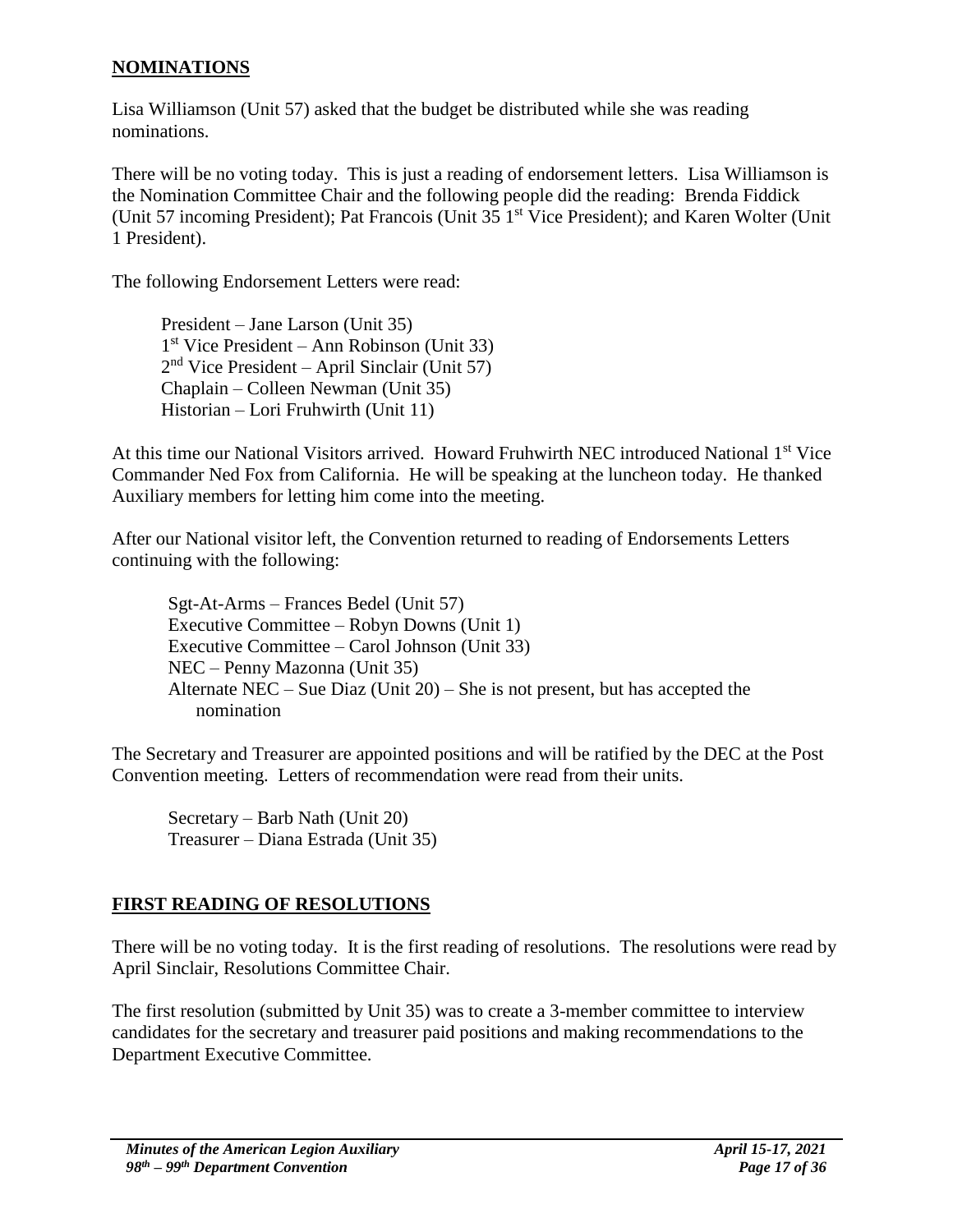The second resolution (submitted by Unit 35) was to limit travel for a Department President serving a consecutive two year term. It would limit travel to one time to a Unit in a two year term period.

There would also be two courtesy resolutions.

*The Convention went into recess at 10:05 a.m.*

*The Convention returned from recess at 10:24 a.m.*

# **COMMITTEE YEAR END REPORTS**

Poppy Report – Marge Blankenship shared the story of vet who had not seen a poppy in 20 years. He had tears in his eyes. Innovative ways were found to get poppy programs into the community. These resulted in a renewed interest in poppies. The enthusiasm for the poppy program was evident.

Leadership – Sue Caswell reported that units have continued to grow. They look to find new leaders. They also encouraged new members to take part in activities.

Education and Scholarship – Lisa Boyles noted that Covid caused lots of challenges. Many school were closed. Covid doesn't allow travel. Lisa will be more involved by reaching out to PTAs and schools when we can get back to school. She also hopes there will be college fairs.

Auxiliary Emergency Fund – Zona stated that she had a winner for her fundraiser. The winner was Marilyn Mork of Unit 6 for a total of \$240. She got reports from all but one Unit. Everyone is getting with the program. There were no requests for funds during this last two year period. This program directly helps Auxiliary members.

Alaska Girls State – Lori Fruhwirth reported that there were 11 participants in 2019. They were eager to learn about government. During the program, they made poppies for the Honor Flight. The 2020 session was cancelled due to Covid. She is currently working on the 2021 session. There are 8 participants for 2021 session.

National Security – Francis Bedel had no written report. She highlighted activities with veterans including making masks and providing food. The Military asked for assistance on a sheet and pillow drive to give to active duty military upon return to their barracks. There were 2,032 hours and \$4,754 in donations.

 $100<sup>th</sup>$  Anniversary – Colleen stated that this was delayed from the last Department Convention until this Convention. A mini-celebration was done at the Fall Conference when President Nicole Clapp was attending. She pointed out the display at the back of the room. There were 100-year pins purchased and a proclamation was requested for an American Legion Day. The State of Alaska gave a recognition letter. Work now begins on the next 100 years. The Department of Alaska American Legion Auxiliary 100<sup>th</sup> Anniversary will be next year (2022)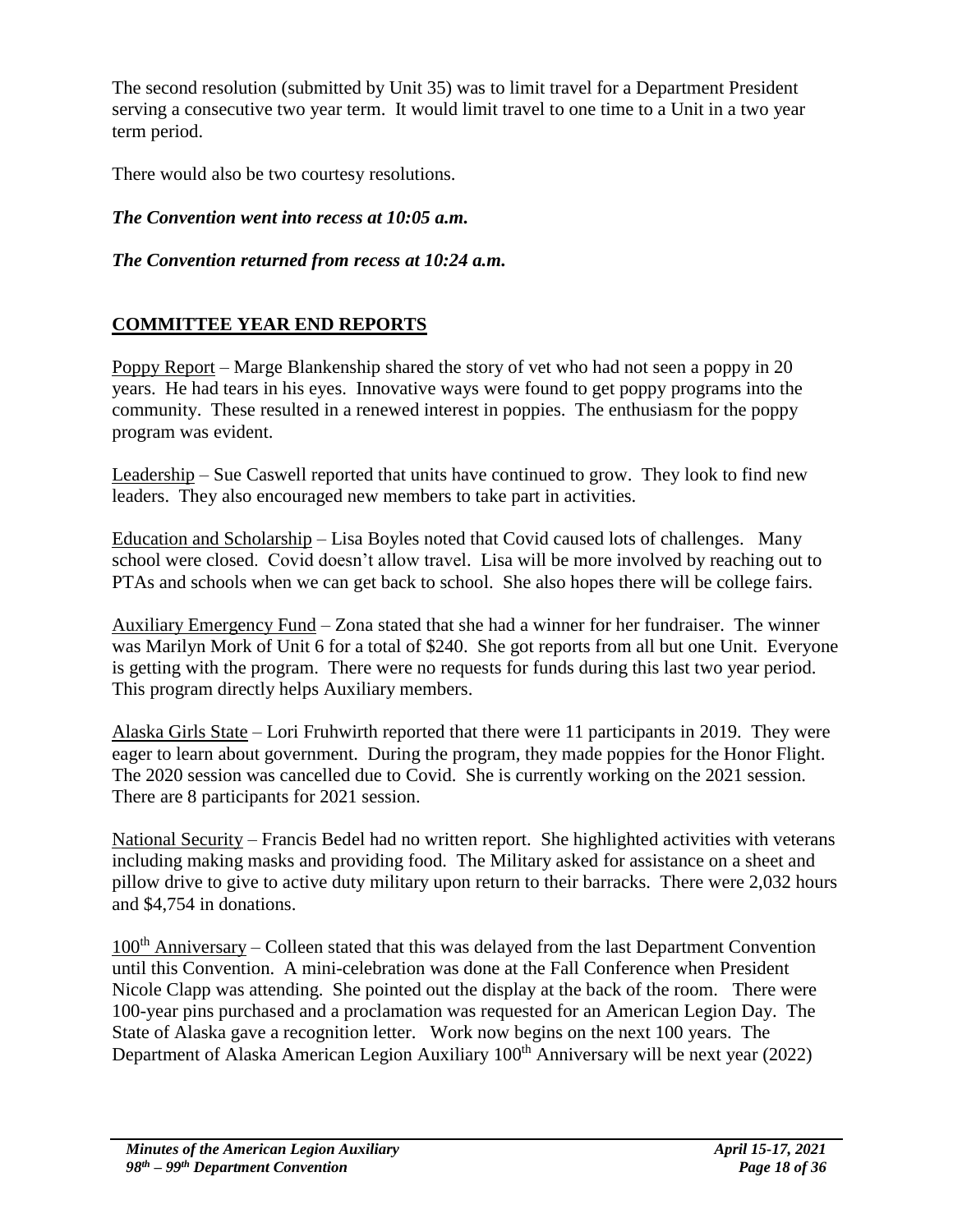Chaplain – Colleen indicated that we have provided support for emotional needs. Cleaning of cemeteries was done and flowers/plants were given to those in the hospital. In addition, new flags were placed on graves and financial assistance was provided. Prayers were given at meetings and the Four Chaplains ceremonies. She is still waiting on more Unit reports before she turns in her report to National.

Membership – Anarene Robinson distributed membership certificates to those Units that were at 82% or higher in membership. She thanked everyone for working on membership. She would like the Department of Alaska to be #1 in the Western Division. She asked that any pictures being submitted be sent as a jpg so she can sent them to National. She is still developing her report for submission to National.

Children and Youth – April Sinclair provided three Youth Hero awards. One of these will be presented at the luncheon today. There are three Good Deed awards (for valor and maybe saving a life). Our youngest member (six weeks old on March 2<sup>th</sup> and became a member of Unit 57on March 15<sup>th</sup>) is attending the Department Convention. People are eligible for membership on the date of their birth. There have been many creative activities – reading programs, Christmas drives, and movie drive. Purple Up Day was yesterday and a picture of everyone in their purple shirts was sent to the Western Division. There was a plethora of donations.

VA&R – April Sinclair stated that members have ben sitting with veterans at hospitals or making meals. They have been reaching out to see how veterans were doing. It is interesting that one Unit reported a combat fishing tournament. Another did a lunch for crew members when their vessel was at port. Many different meals were provided. Fisher House donations were received from across the state. Laundry has been done for veterans. Many Unitsreports mentioned involvement in the Quilts of Honor. Lap blankets were given to the Pioneer Homes, and many Units made masks. One Unit had to relearn how to sew, but in doing so made about 70 masks. Another Unit had a birthday party for a veteran over 95 years old.

History – It was reported that there was over \$2,000 raised including the Red Pigs (for the Child Welfare Fund). Please remember that all numbers should be included in each Unit's impact report.

# *The Convention went into recess at 11:26 a.m. to attend the Children and Youth Luncheon*

# *The Convention returned from recess at 2:43 p.m.*

President Larson announced that the Juniors will be coming down to do a jeopardy game with the seniors.

Prior to continuing with Committee Year End Reports, President Jane Larson asked for the parade of checks

# **PARADE OF CHEKS**

Unit donations were accepted at this time.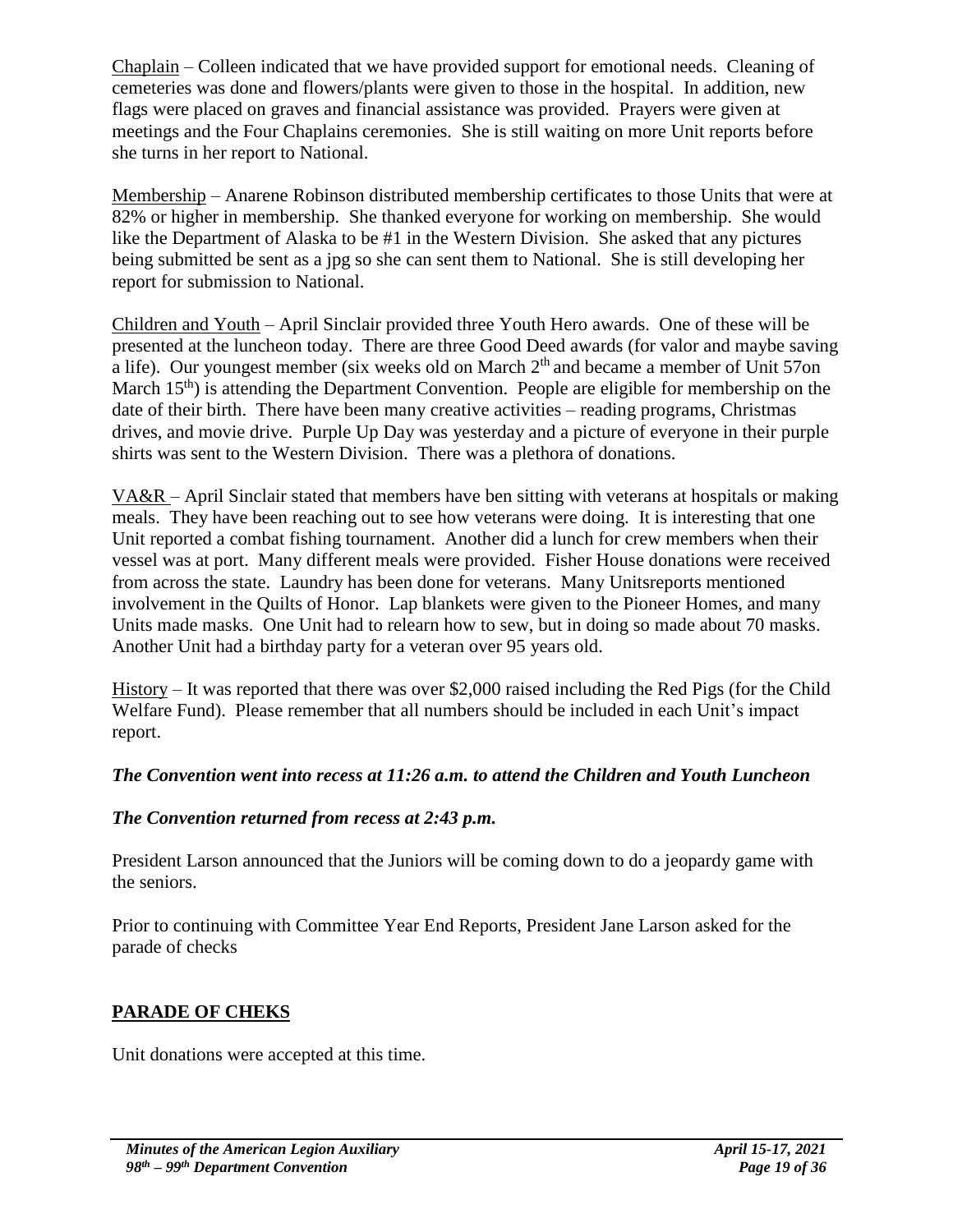#### *The Convention went into recess at 2:50 p.m. to tally the donations received.*

### *The Convention returned from recess at 3:05 p.m.*

| The breakdown was as follows: |           |
|-------------------------------|-----------|
| President's fundraiser        | 875.00    |
| Fines                         | 10.00     |
| <b>AEF</b> Department         | 2,700.00  |
| <b>AEF</b> National           | 358.00    |
| Americanism                   | 500.00    |
| <b>Christmas Gift Shop</b>    | 1,000.00  |
| Children and Youth            | 4,783.74  |
| <b>Girls State</b>            | 4,530.00  |
| Juniors                       | 250.00    |
| Oratorical                    | 1,000.00  |
| Poppy                         | 515.00    |
| VA&R                          | 1,000.00  |
| <b>VAVS</b>                   | 1,000.00  |
| <b>TOTAL</b>                  | 15,521.74 |

## **COMMITTEE YEAR END REPORTS (continued)**

Public Relations – Beverly Eads shared ways in which the American Legion Auxiliary has made our presence known in the community. This includes wearing branded clothing/items; posting events on Facebook pages and sharing those posts on personal Facebook pages; and having information about the American Legion Family available at events (including member applications). In addition, many units turned to social media to get information out to the public as well as having media present at events.

Junior Activities – Margaret Clausen Grim and the Juniors joined our meeting. They created a Jeopardy game to test our knowledge about poppies. Members were not allowed to use computers, phones or other forms of assistance. Everyone had a great time and either learned or confirmed their knowledge.

Junior Slate of Officers – The following Junior Slate of Officers was presented for approval

President--------------- Makenzi Grimm (Unit 57) 1 st Vice President----- Amber Gilbreath (Unit 16) 2<sup>nd</sup> Vice President ---- Teyvan Chya (Unit 35) Secretary--------------- Renee Doyle (Unit 35) Historian --------------- Azmariah Barnes (Unit 35) Chaplain --------------- Alexus Grimm (Unit 57)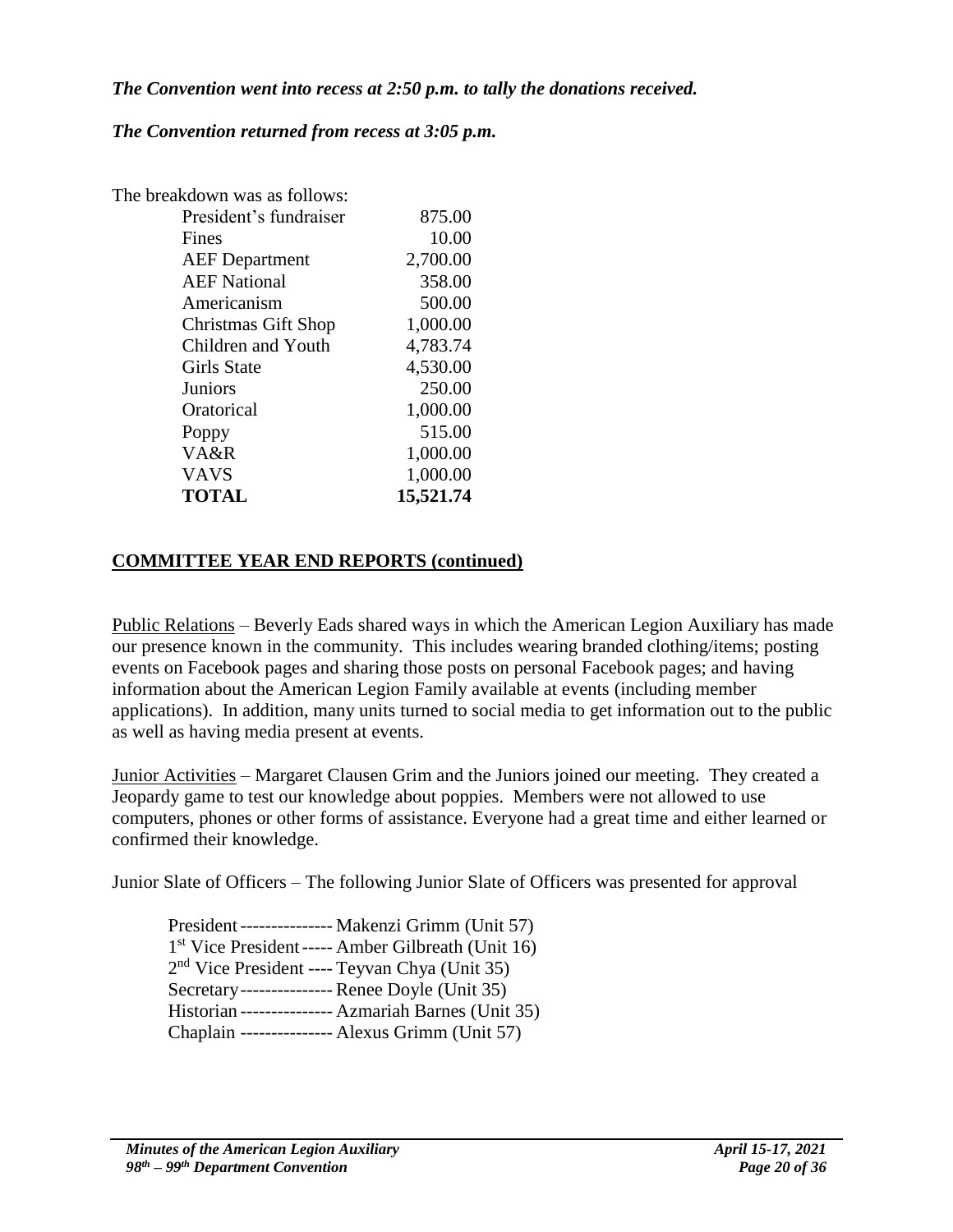**MOTION**: by Sue Caswell (Unit 35) and seconded by Lisa Williamson (Unit 57) to accept the Honorary Junior slate of officers as presented.

The motion carried by unanimous voice vote.

Our Juniors were thanked for all their hard work on the Jeopardy game. It was recommended that it be taken to all Units around the state.

# **COMMITTEE YEAR END REPORTS (continue)**

Fairbanks Christmas Project – Margaret Clausen-Grim shared that they had done a gift bag for veterans this year. They asked veterans what they needed that they can't get. They talked about money so they could purchase gifts themselves. They also talked about having us purchase the gifts for them. They distributed 100 bags which were decorated by the Juniors. There was a Christmas card, and ornament, a roll of toilet paper, 4 stamps, envelopes, note pad, photo album, pocket calendar, a jumbo pencil, an eraser, chapstick and unscented lotion. They distributed them to the Meals on Wheel program, the Denali Center, the Pioneer Home, homeless shelters, and women's shelter. They were really appreciated. A total of \$849 was spent on this project.

Anchorage Christmas Projects – Jane coordinated this and bags were distributed to the Anchorage Pioneer Home with the assistance of the Honorary Junior Chaplain. This involved \$198.50, 187 miles, 4 hours for the Senior member and 1 hour for the Junior member. In the bag, there were socks, paper, notepad, ornament, and a poppy with the poppy poem (made into a book marker). In addition bags were given to the Alaska Veteran's and Pioneer home. This involved \$375.33, 140 miles, and three hours of time. Bags were dropped off because we couldn't go inside due to Covid. They were very appreciative. Instead of doing a Gift Shop at the Domiciliary, every Veteran was given a Christmas gift (flannel shirts, and a toiletry bag). These were delivered on Christmas Eve to be opened on Christmas Day. It was pointed out that there were Veterans who did not get presents at Christmas (and usually the same ones each year) so this was a great idea. The Domiciliary project involved \$485.69 and 10 hours of time. All locations were very appreciative of the items received.

At this time President Jane Larson tuned the gavel over to 1<sup>st</sup> Vice President Anarene Robinson.

**MOTION**: by Jane Larson (Unit 35) and seconded by Anne Foley (Unit 1) to discontinue the ALA veterans gift shop at the Domiciliary and to instead purchase specific items for each individual residing at the Domiciliary.

We were spending a large amount of money to get gifts for veterans to give to their family member and to mail them.

Purchasing individual gifts will replace the Domiciliary Gift Shop. A gift would be purchased for each person at the Domiciliary. We can't purchase items too far in advance so that we can be sure who will be there for Christmas Day.

The motion carried by unanimous voice vote.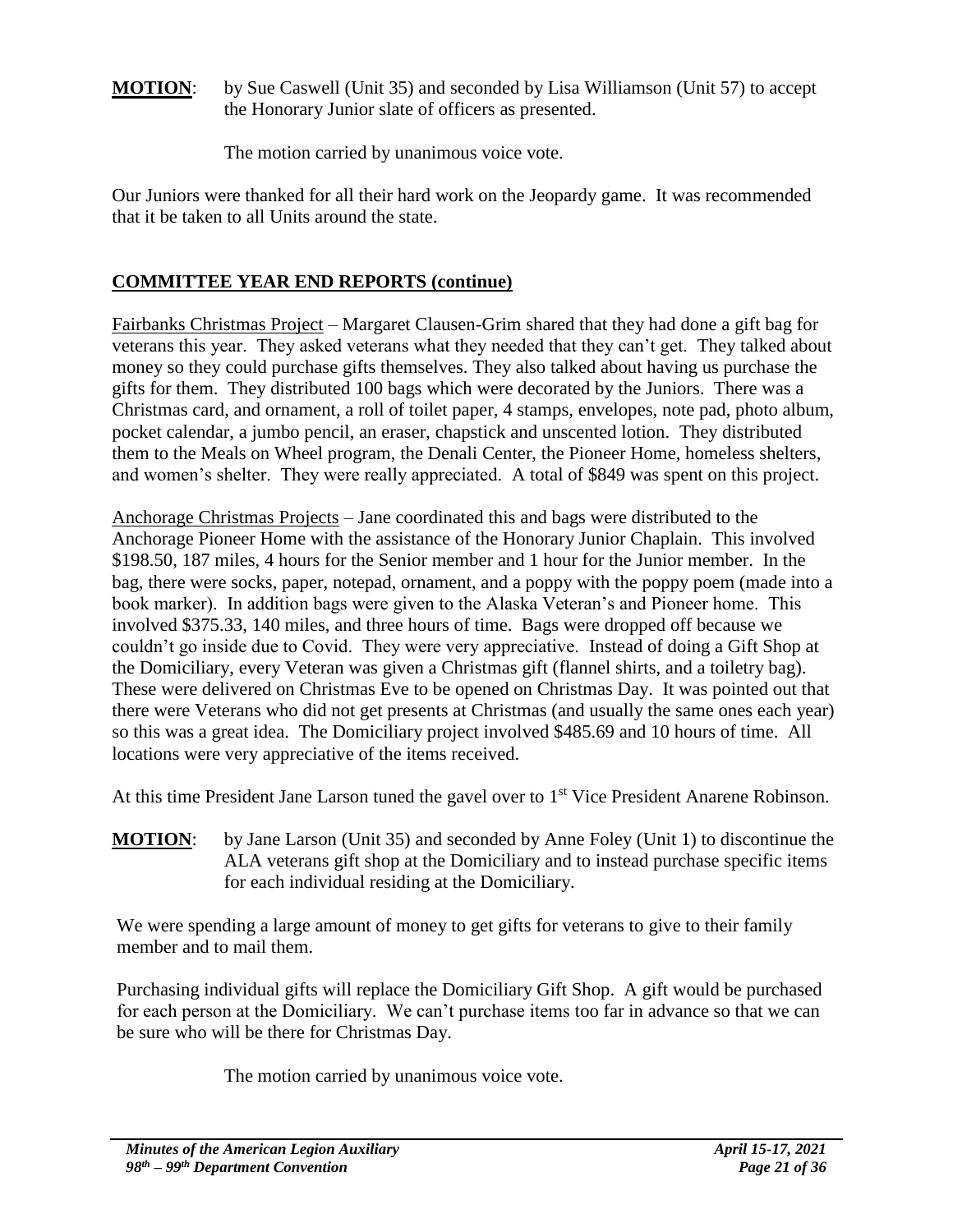### *The Convention went into recess at 3:55 p.m.*

### *The Convention returned from recess at 4:05 p.m.*

Finance– Lisa Boyles thanked Debbie Lowndes for her assistance in preparing the proposed budget. The budget distributed is the same as last year. This is because we don't know how things will continue during the pandemic. There were no major changes, but there will be some. We are waiting the  $1<sup>st</sup>$  quarter report as there were computer issues and we could not get it. There may be an increase in dues. Business expenses were up because we changed banks. Lisa Williamson thanked those who served on this committee. Debbie Lowndes will not be able to do this is the future. Once everything is updated, copies will be available. President Jane Larson thanked Lisa Williamson and Lisa Boyles. She also noted there have been appointees for this Department Committee.

There were several comments given before recessing

- Lisa Williamson noted that Electronic Media falls under Public Relations and was included in the Public Relations report.
- Marge Blankenship (Unit 33) asked about members being able to pay their dues online. This is possible.
- Colleen Newman thinks it is wonderful to pay dues online. They will mail the person their card although it might take a while.
- April Sinclair (Unit 57) pointed out that Units will get credit for the online dues, however the process is different. If you pay in person at the Unit, the process is Unit, Department and then National. If payments are done online it is National, Department and then Unit. However, if you have assigned someone to have access to ALAMIS that person can go online and look at membership. Once an online registration is processed, you can print their card.
- Lisa Boyles (Unit 15) thought that new members who join on line get credited to Unit 77 for the Department and not to a specific Unit. Then they can be changed to the Unit at which they want to belong.
- Zona Gregg (Unit 6) pointed out that your dues must be current in order to renew on line. You cannot pay for back membership dues online.
- Sue Waldhaus (Unit 28) said that when paying online that payment is made to National who then sends a check to the Department. She also asked if we are still issuing credits to the unit and for how long they are good.
- Don't forget to pay for the Past Presidents Parley luncheon before leaving tonight.

# **PRAYER**

Department Chaplain was asked to provide a prayer for someone who is in the hospital today and to close today's activities.

### *The Convention went into recess at 4:25 p.m. until Saturday, April 17, 2021 at 9:00 a.m.*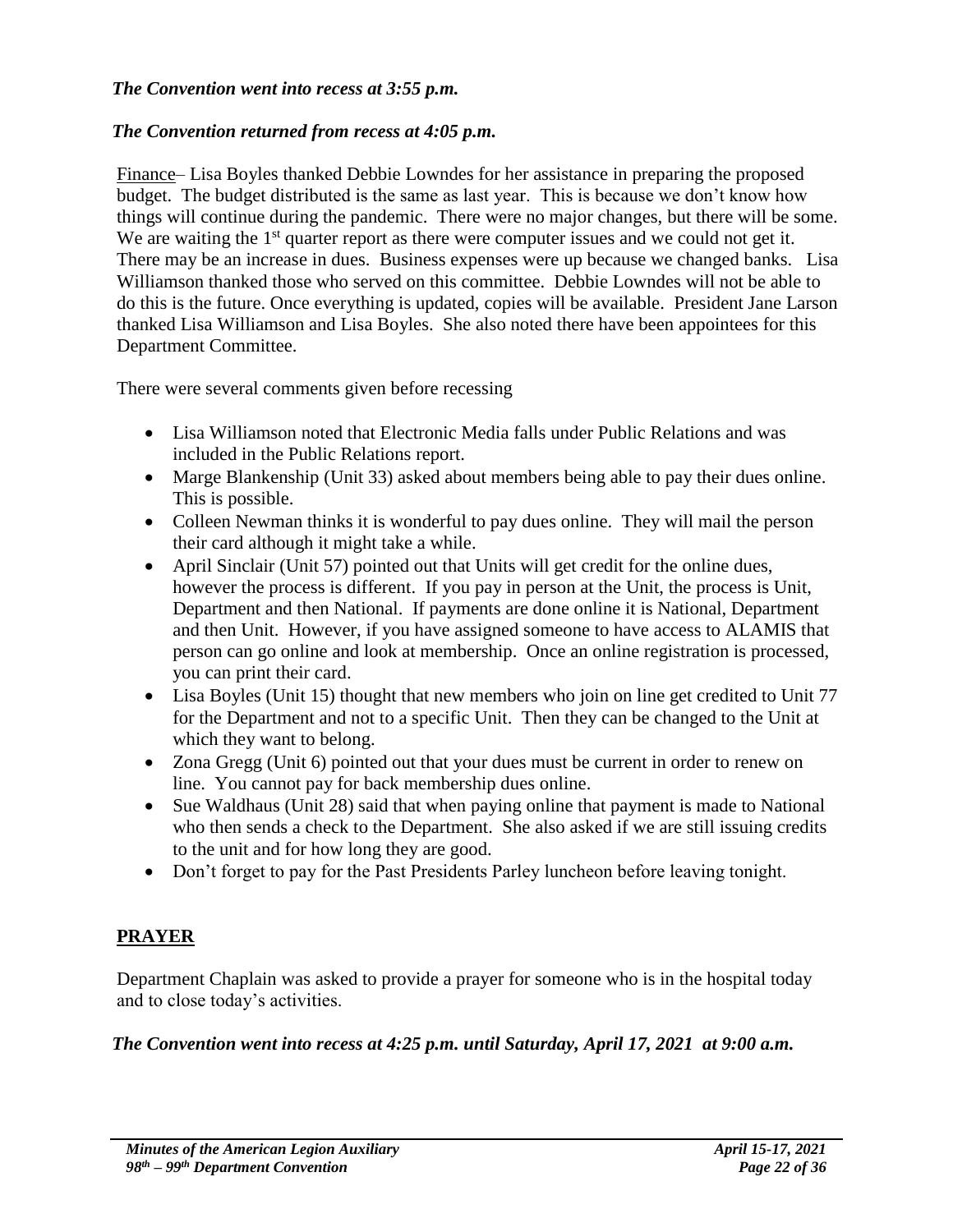# **SATURDAY, APRIL 17, 2021**

# **CALL TO ORDER**

The meeting was called to order by President Jane Larson at 9:15 a.m.

## **PRAYER/PLEDGE OF ALLEGIANCE**

A prayer was offered by Department Chaplain Colleen Newman.

The Pledge of Allegiance was led by 1<sup>st</sup> Vice President Anarene Robinson.

# **ROLL CALL**

#### PRESENT:

### *NATIONAL OFFICERS*

National Executive Committee Member Penny Mazonna

#### *OFFICERS*

President Jane Larson 1 st Vice President Anarene Robinson 2<sup>nd</sup> Vice President April Sinclair Secretary Barbara Nath Sgt.-at-Arms Lori Fruhwirth Chaplain Colleen Newman Historian April Sinclair Executive Committee Member Frances Bedel Executive Committee Member Zona Gregg

## *STANDING COMMITTEES*

Alaska Girls State Lori Fruhwirth Auxiliary Emergency Fund Zona Gregg Children and Youth April Sinclair Distinguished Guests Penny Mazonna Education and Scholarship Lisa Boyles History April Sinclair Junior Activities Margaret Claussen-Grim Leadership Sue Caswell Legislative Penny Mazonna Membership Anarene Robinson National Security Frances Bedel Poppy Margaret Blankenship Public Relations Beverly Eads Veterans Affairs and Rehabilitation April Sinclair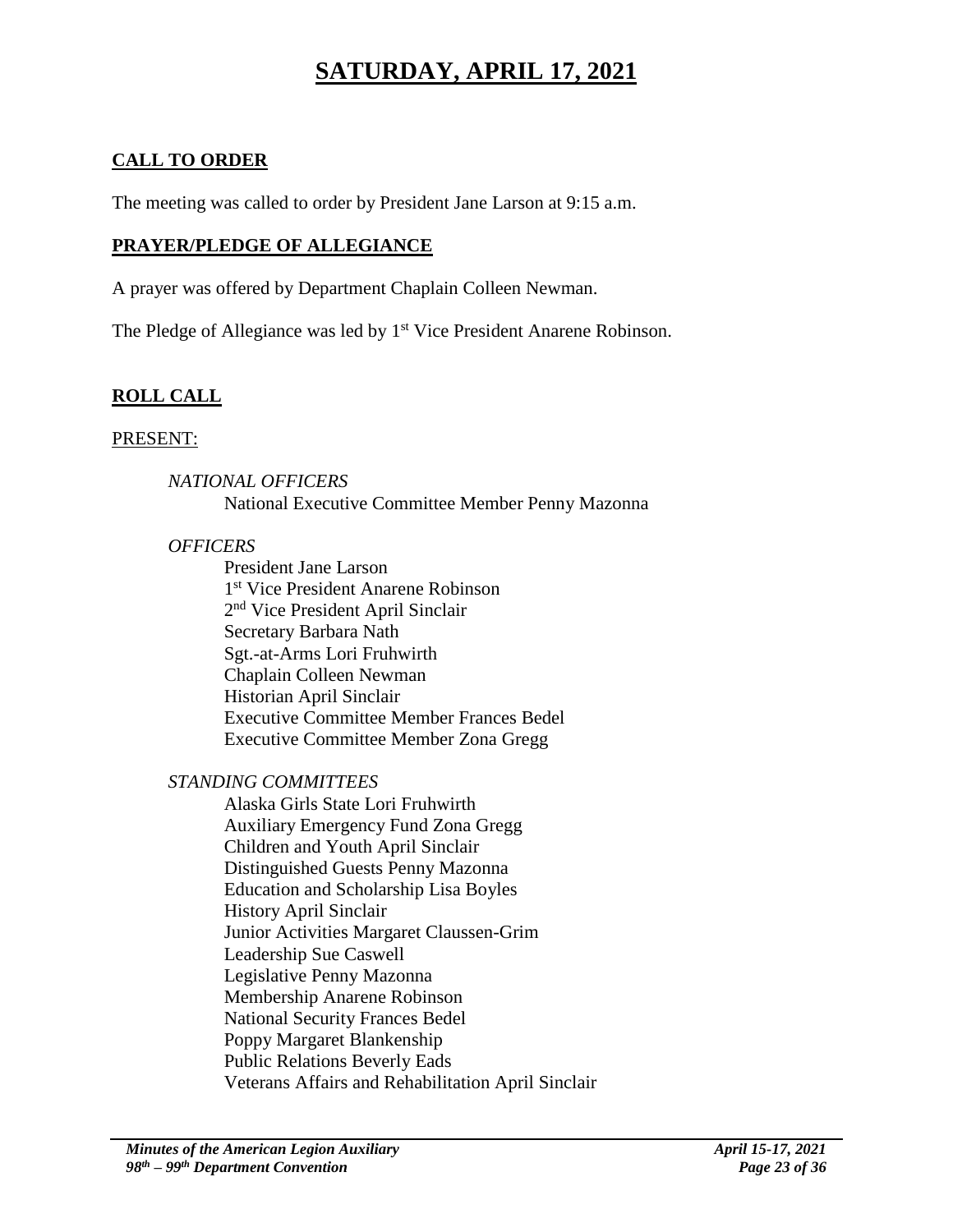### **ROLL CALL (continued)**

#### PRESENT (continued)

#### *UNITS*

Jack Henry Unit 1 Joseph T. Craig Unit 3 Seward Unit 5 Merlin Elmer Palmer, Unit 6 Dorman H. Baker Unit 11 Matanuska Valley Unit 15 General Bucker Unit 16 Robert G. Blair Unit 17 Ninilchik Unit 18 George H. Plumley Memorial Unit 20 Spenard Unit 28 Muldoon Unit 29 Con Miller Unit 30 Peters Creek Unit 33 Susitna Valley Unit 35 C. Russell Huber Unit 57

### *PAST DEPARTMENT PRESIDENTS*

Margaret Blankenship Susan Caswell Beverly Eads Penny Mazonna Carolyn Null Sue Waldhaus Lisa Williamson

### EXCUSED

*NATIONAL OFFICERS*

Alternate National Executive Committee Member Sue Diaz.

### *OFFICERS*

Treasurer Diana Estrada

### *STANDING COMMITTEES*

Americanism Kathy Moore Audit Sue Diaz Community Service Debbie Ervin Constitution and Bylaws Sue Diaz Finance Debbie Lowndes Past Presidents Parley Debbie Lowndes

*PAST DEPARTMENT PRESIDENTS*

| <b>Sharon Cherrette</b> | Susan Diaz    |
|-------------------------|---------------|
| Debbie Lowndes          | Linda Schmitt |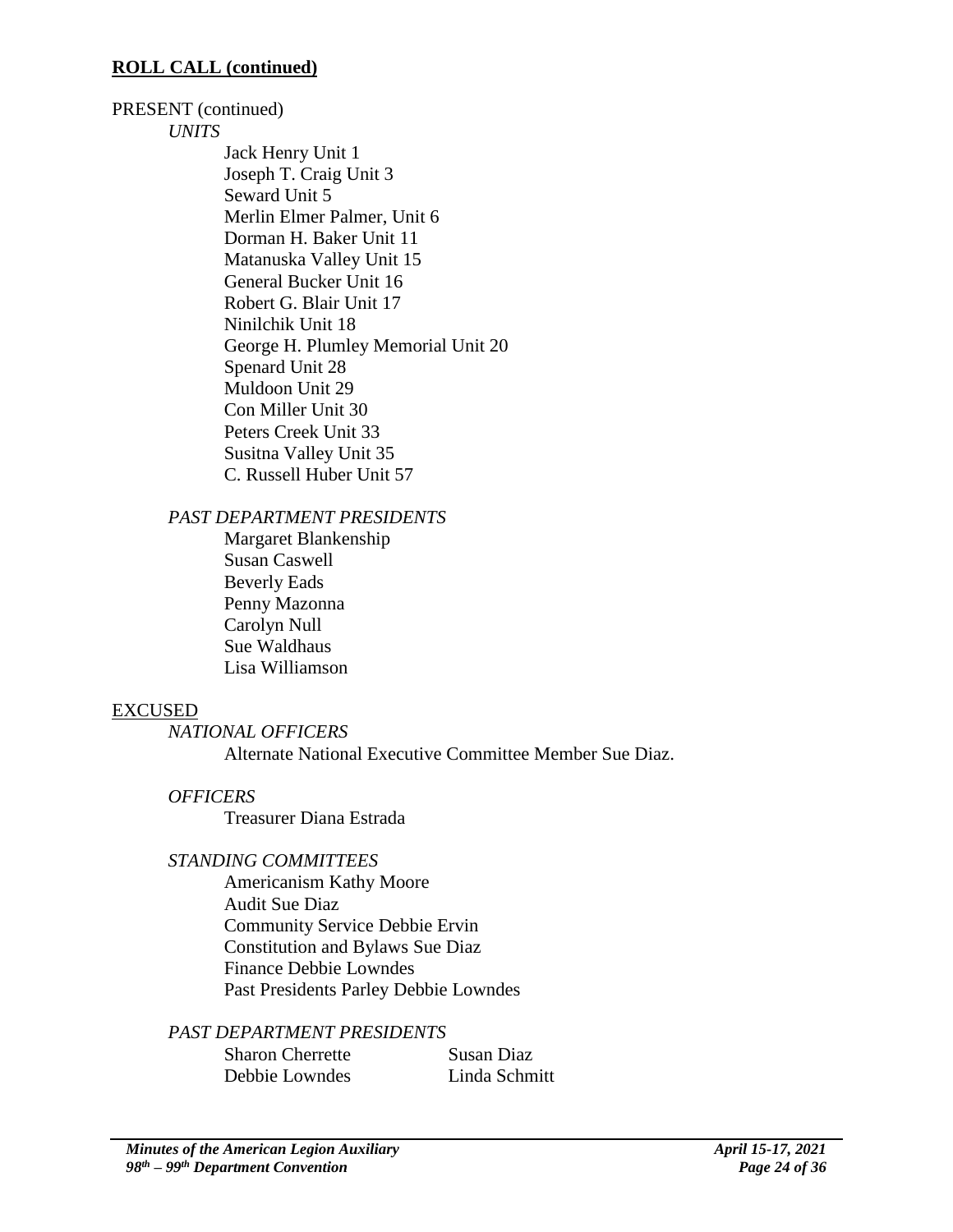# **ROLL CALL (continued)**

# ABSENT

*UNITS*

Lynn Canal Unit 12 Sitka Unit 13 Gladys M. Heintz Memorial Unit 27 Chappie James Unit 34 Peter Heyano Unit 442

# *PAST DEPARTMENT PRESIDENTS*

| <b>Ruth Brown</b>   | <b>Betty Bumala</b> | Laverne Kearns  |
|---------------------|---------------------|-----------------|
| Evelyn Oliver       | June Haas           | Lori FitzSimons |
| <b>Betty Porter</b> | Lavonne Collier     | Eva Aulston     |
| Jean Clayton        | Etta Singleton      | Wilma Stokes    |
| Rehta Foster        | Jean Shandy         | Jill Pawson     |
| Francisca Guilford  | Lynn Bash           | Barbe Wolkoff   |
|                     |                     |                 |

# **COMMITTEE REPORTS (continued)**

Junior Activities – Margaret Clausen Grim provided a breakdown by unit of Junior Activities. During the reporting period, Juniors participated in their first Military Child's Table Ceremony. They also collected winter gear, socks, and hygiene sets to be given to Veterans. They decorated cards for soldiers overseas, signing them and including a poppy in them. While National President Nicole Clapp was visiting in Alaska, they made a gift for her, decorated signs with pictures and sang happy birthday to her.

Finance/Budget – Lisa Boyles shared that there were some questions. She anticipate more income as the budget is finalize. Lisa will sit with Diana to update the budget and copies will be sent out. It was noted that under office expenses the budget was \$500 and much more than that was spent. It appears that there will also need to be an increase in the budget for postage. There was no poppy income in the budget.

**MOTION:** by Colleen Newman (Unit 35) and seconded by Lisa Williamson (Unit 57) to accept the budget with the items mentioned.

The motion carried by unanimous voice vote.

Legislative – Penny Mazonna received reports from 10 units. Those that did report were very active in trying to connect on both the state and federal levels. She encouraged them to keep up the good work. There is a legislative advocacy book which each unit should have. It gives a lot of information about how to contact officials on any level including inviting them to your home. Most have some type of electronic methods of contact like Facebook, etc. Please keep your legislators informed of your feelings on different topics. There were four auxiliary members on the Zoom meeting for the Washington DC conference. Marge Blankenship (Unit 33) asked Penny to explain how to look at legislative page nationally. Penny noted there are links on our web page. You can access by National website and our website (alaskalegionauxiliary.org).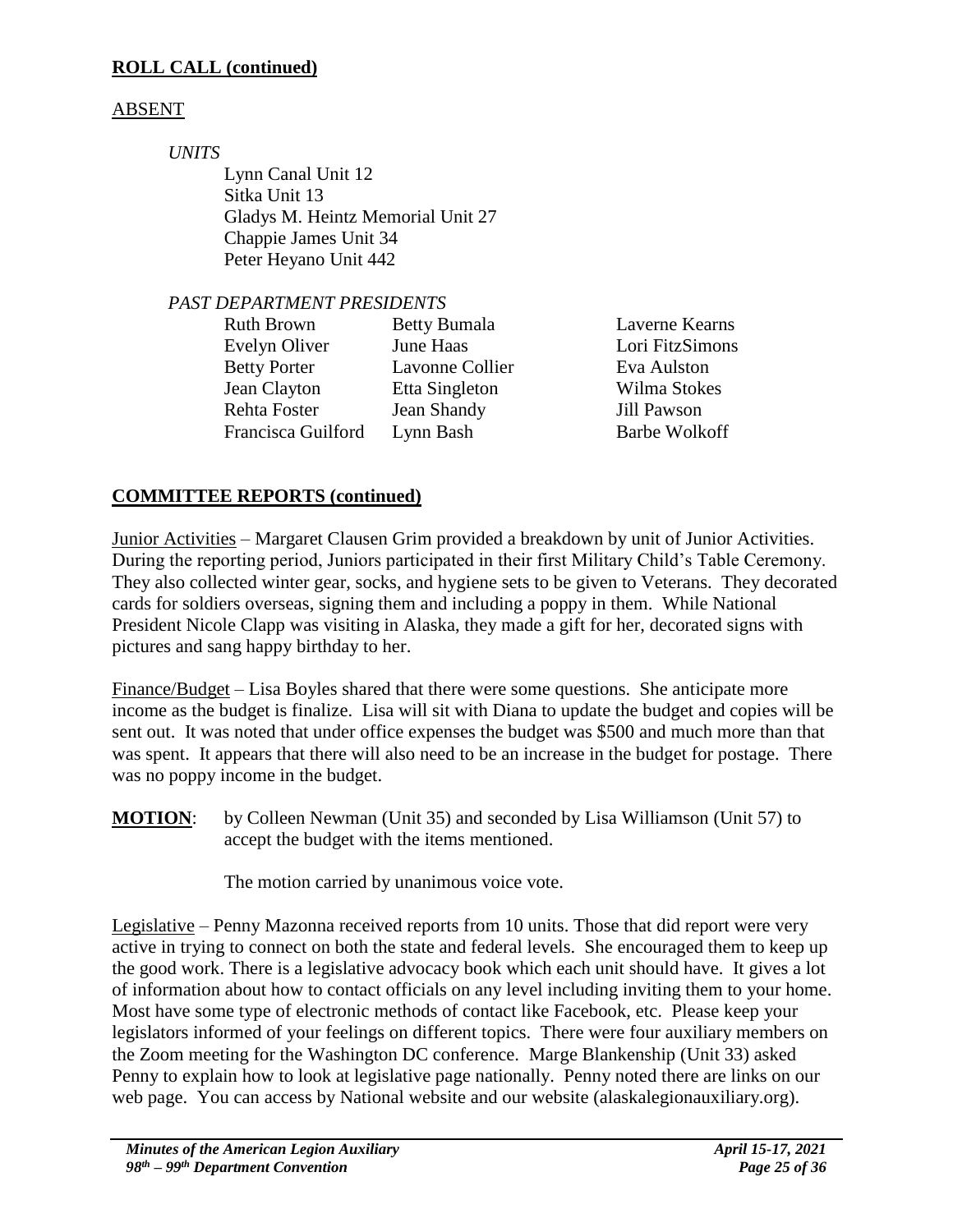Distinguished Guests – Penny Mazonna had the honor of hosting National President Nicole and her companion Terry at Fall Conference. They had an awesome time. Nicole loved visiting with us. She got to go to Fisher House (both of them). She went to Hatcher Pass and also did a tour of different veterans places in Wasilla, including the Wall of Honor. She was presented with a cookbook by Hazel Schwulst. Her son has cooked every item in the book.

# *The Convention went into recess at 9:55 a.m.*

# *The Convention returned from recess at 10:15 a.m.*

Zona reported that we were able to raise \$408.34 for the National AEF through the Dazzling Me donation of dimes or silver coins.

Service to Veterans Report – Barb Nath read Linda Schmitt's report since she was not present. Linda has made sure that all awards are up to date because she will not be continuing this committee. She expressed her gratitude for being able to serve in this capacity. In her report, she reminded members that instead of just saying "one member took a veteran to the store" they should provide the name of the member and the amount of time involved. That way they will get credit for their service to the veteran. In addition, she stated that the Service to Veteran pins are only distributed in particular increments. If someone has hours over one increment and below the next, they will be awarded a pin for the hours earned and those over the increment will be tallied and used for the next pin. (For example, if someone had 75 hours, they would get a 50 hour pin and the remaining 25 hours would be tallied until there is a total of 100 hours for the next pin.)

# **RESOLUTIONS**

April Sinclair presented the resolutions for this Convention.

Resolution 2021-1 appointing a 3-member committee to interview candidates for the positions of Secretary and Treasurer and making recommendations to the Department Executive Committee who would then meet for acceptance and endorsement.

**MOTION:** by Christine Calabrese (Unit 18) and seconded by Colleen Newman (Unit 35) to approve Resolution 2021-1.

Lisa Williamson (Unit 57) stated that she opposes this resolution. She noted that on the National level there is a Secretary, an Executive Director, and a Treasurer, all of whom are paid. Lisa reminded those present that the President appoints these position and will do so for the good of the organization. The President will talk with their advisors. These positions are voting members of the DEC. While paid employees are normally not voting members, our Secretary and Treasurer do have that authority. We may need to draw a lint regarding their duties. If this resolution is passed, it takes away from the President's abilities.

Lisa Boyles (Unit 15) also has an issue with this resolution.

The motion <u>failed</u> by unanimous voice vote.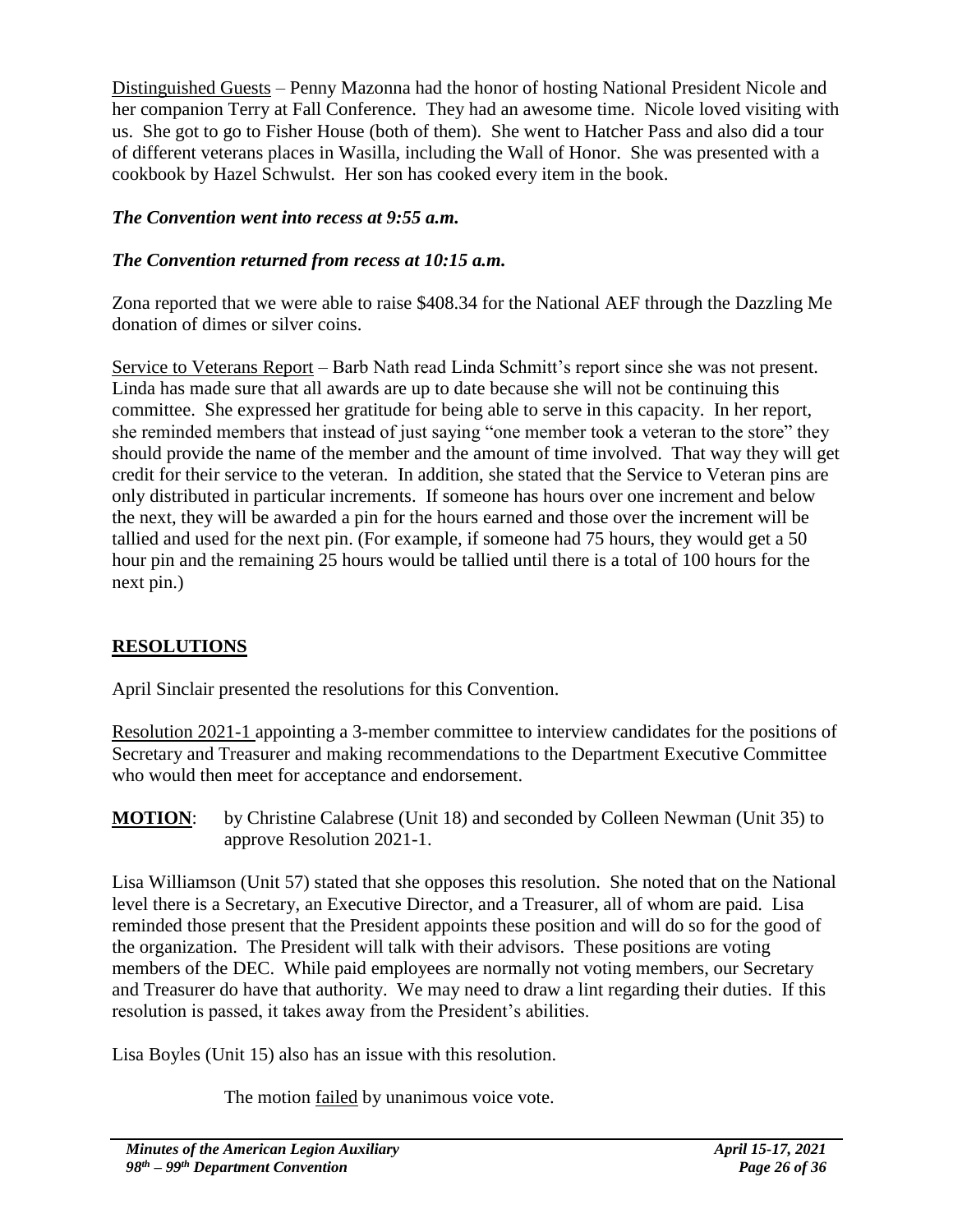Resolution 2021-2 restricts travel for President if serving a two year consecutive term. It would authorize one visit to each unit during the two year period.

**MOTION:** by Colleen Newman (Unit 35) and seconded by Donna Brockschmidt (Unit 16) to approved Resolution 2021-2.

Lisa Williamson (Unit 57) stated that there are units that are struggling and need help. Limiting visitation to one time during a two year term would not allow the President to go back again to assist them. Sitka is one of those units that is struggling. We should not restrict travel. The Department President usually travels with the Department Commander.

Yvonne Lamm (Unit 35) noted that units may get help, but don't get visits. We lose members because they go to other units. If we don't pick and choose, then a visit should be done to every unit. Invitations should not be a requirement. If the President can go to every unit every year, she would agree to this resolution.

President Larson explained that if it is a two year term, the President can only visit each unit one time.

Barbara Nath pointed out that this position is normally a one-year term. This year was an exception due to Covid-19.

Penny Mazonna (Unit 35) noted that there used to be a calendar set up and units were told when Department officers would be visiting. Then it changed so that the President could only visit if invited. She believes it should be a requirement to visit each year. We do not know if a President might do a second term.

Sue Caswell (Unit 35) reminded everyone that letters used to be sent to each Unit for a visit, combining those units in the same region. If the time specified didn't work, then they could request it to be re-scheduled.

It was pointed out that the Unit being visited is responsible for all costs except air fare.

Sue Caswell (Unit 35) shared that this is not just a visit to the Unit. It is a time to share information for the Unit and could include some type of workshop if needed. The Department President is at their disposal during the visit and should be willing to address members and answer questions, etc.

The motion failed by voice vote (not unanimous).

Resolution 2021-3 thanking the Family of Susitna Valley Post, Unit, Squadron and Chapter for hosting this Convention and being very gracious and accommodating to all who attended.

**MOTION**: by Frances Bedel (Unit 57) and seconded by Lori Fruhwirth (Unit 11) to approve Resolution 2021-3.

The motion carried by unanimous voice vote.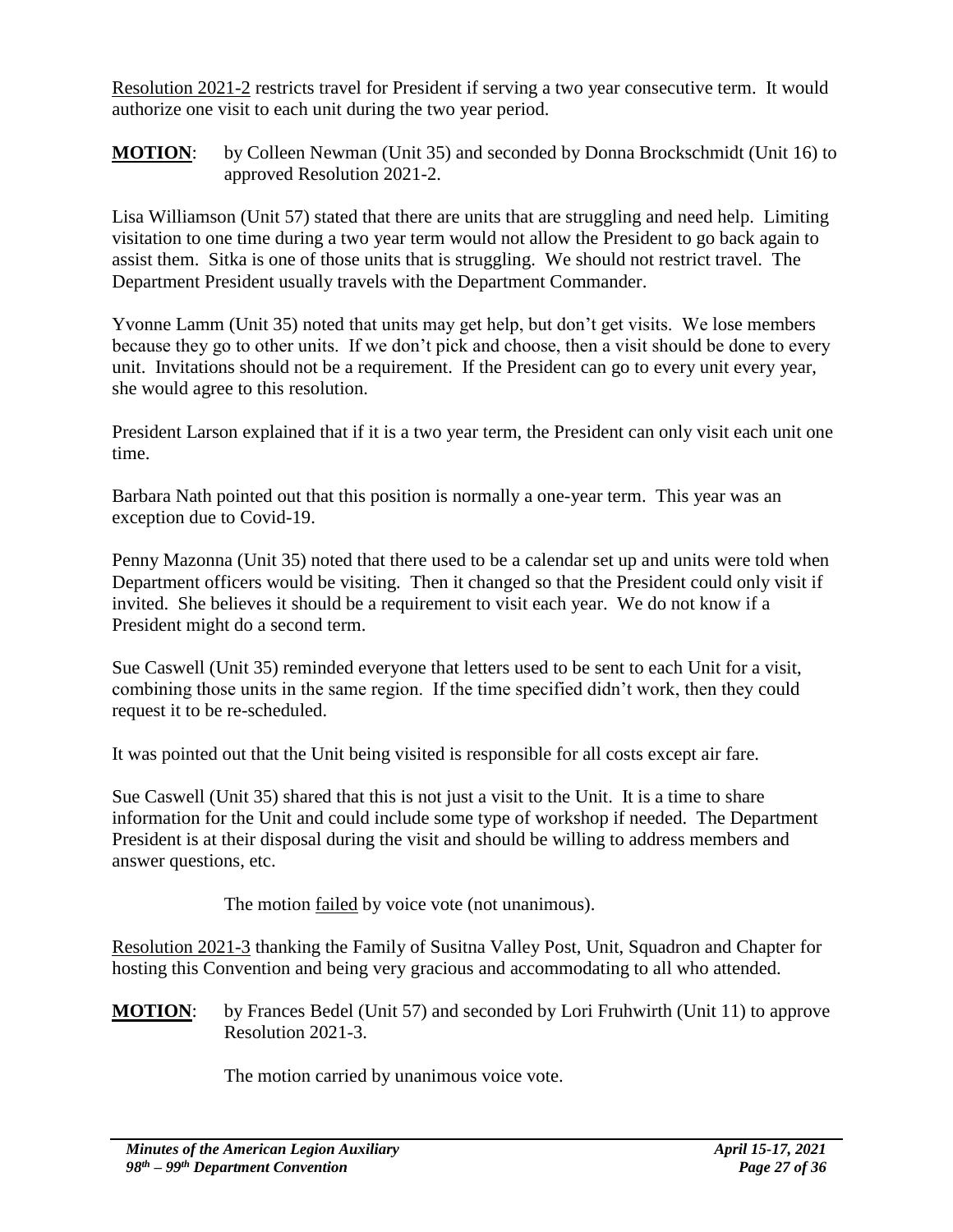Resolution 2021-4 thanking President Jane Larson for a successful two-year administrative term and for her quiet enthusiasm, dedication and determination.

**MOTION:** by Penny Mazonna (Unit 35) and seconded by Frances Bedel (Unit 57) to approve Resolution 2021-4.

The motion carried by unanimous voice vote.

# *The Convention went into recess at 11:00 a.m.*

### *The Convention returned from recess at 11:20 a.m.*

Vicky Paddock (Unit 11) explained that many veterans are homeless when they come out of services. People found out and helped. She has three posters to sell. Two of them are \$55 and the third one is free. You will receive the posters as well as a poem and a biography. She asked for help to help veterans. Several members purchase a set of posters.

**MOTION**: by Barbara Nath (Unit 35) and seconded by Sue Caswell (Unit 35) to remove the requirement that the Department must have an invitation in order to visit a unit, that the Department President visits each unit every term and that a motion be forwarded to the DEC to increase travel expenditures.

The motion carried by unanimous voice vote.

**MOTION**: by Susan Garner (Unit 33) and seconded by Annette Gwalthney-Jones (Unit 1) to expend some funds to help with the web site for the Department to keep the web site current and the information up to date.

The web site is maintained by Lisa Williamson, who asked for specifics.

Marge Blankenship (Unit 33) stated that she has not seen any old information.

Susan Garner (Unit 33) shared that for \$20 an hour someone could manage the web site. You need a social media presence to draw in the younger crowd. We have to change what we are doing and market ourselves. It needs to be more current and more updated. She will put together a list.

Christine Calabrese (Unit 18) has someone who could take this on.

Lisa Boyles (Unit 15) noted that Lisa Williamson is moving on to bigger and better things. We need to move toward modernizing. We need someone with young eyes and a young view. It is a totally different world than 10 years ago. She doesn't believe we can solve this today.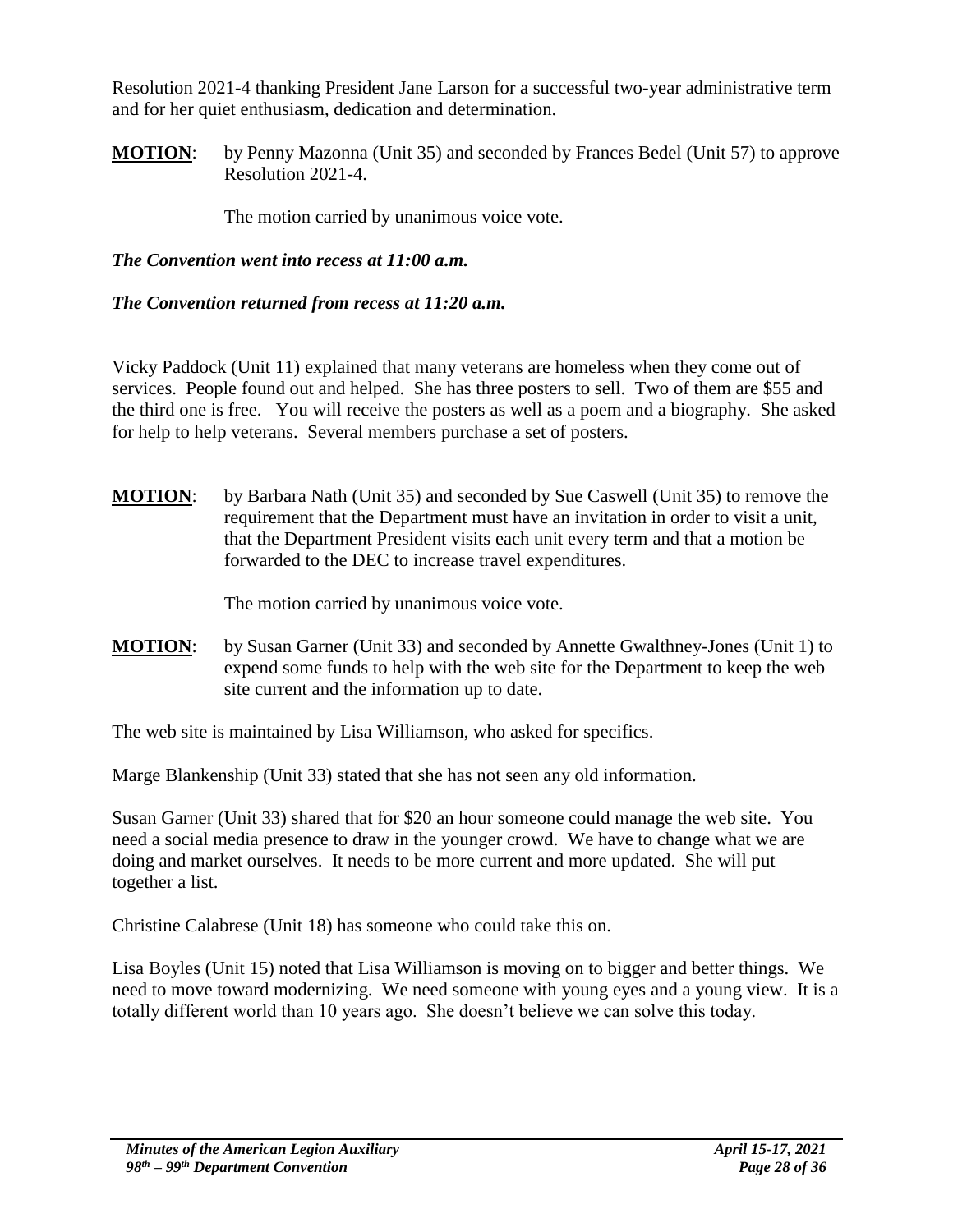Lisa Williamson noted the web site is on an older platform. We are struggling to convert. When Lisa Williamson is informed of changes or updates, she takes care of doing those. She understands what is being said about younger people. There are two parts of the web site. One is to promote and present items to draw people in. The other is the members' only portion. She will talked with the system administrator to see if we can make changes and to discuss possibilities.

Sue Waldhaus (Unit 29) asked if we can establish a path for Lisa Williamson to be the lead on this project. She should work on what must be done and bring forth recommendations.

Marge Blankenship (Unit 33) noted we have a media chair. She asked if we hire someone if that takes abilities from the media chair. It was reported it would add to the chair's abilities.

Lisa will sit down with the system administrator and Unit members to discuss what we would like to do. It is possible that Lisa Boyles would want to be included. Lisa Williamson believes that Jo Marie can easily do what we need with a sets amount of money.

The motion failed by a voice vote (not unanimous).

**MOTION**: by Benda Fiddick (Unit 57) and seconded by Anarene Robinson (Unit 33) to create a task force to review and evaluate the website and bring recommendations forward.

Robyn Downs (Unit 1) noted that no one here is a webmaster. It is great to have a committee who can give feedback. We need to have a little bit of professional help in taking a look at the web site.

Lisa Boyles (Unit 15) thought there might be a volunteer to look at the web site.

The thought was to utilize the task force and then find someone to review.

The motion carried by unanimous voice vote.

# *The Convention went into recess at 11:35 a.m. for the Past Presidents Parley luncheon.*

During the Past Presidents Parley Luncheon, the Unit Member of the Year (Darlene Sheldon – Unit 18) and the Service Member of the Year (Jennifer Bell) were announced:

# *The Convention returned from recess at 1:55 p.m.*

The winners of the President's Poppy Project (poppy wreath) were announced:

First – Unit 35 Second – Unit 20 Third – Unit 29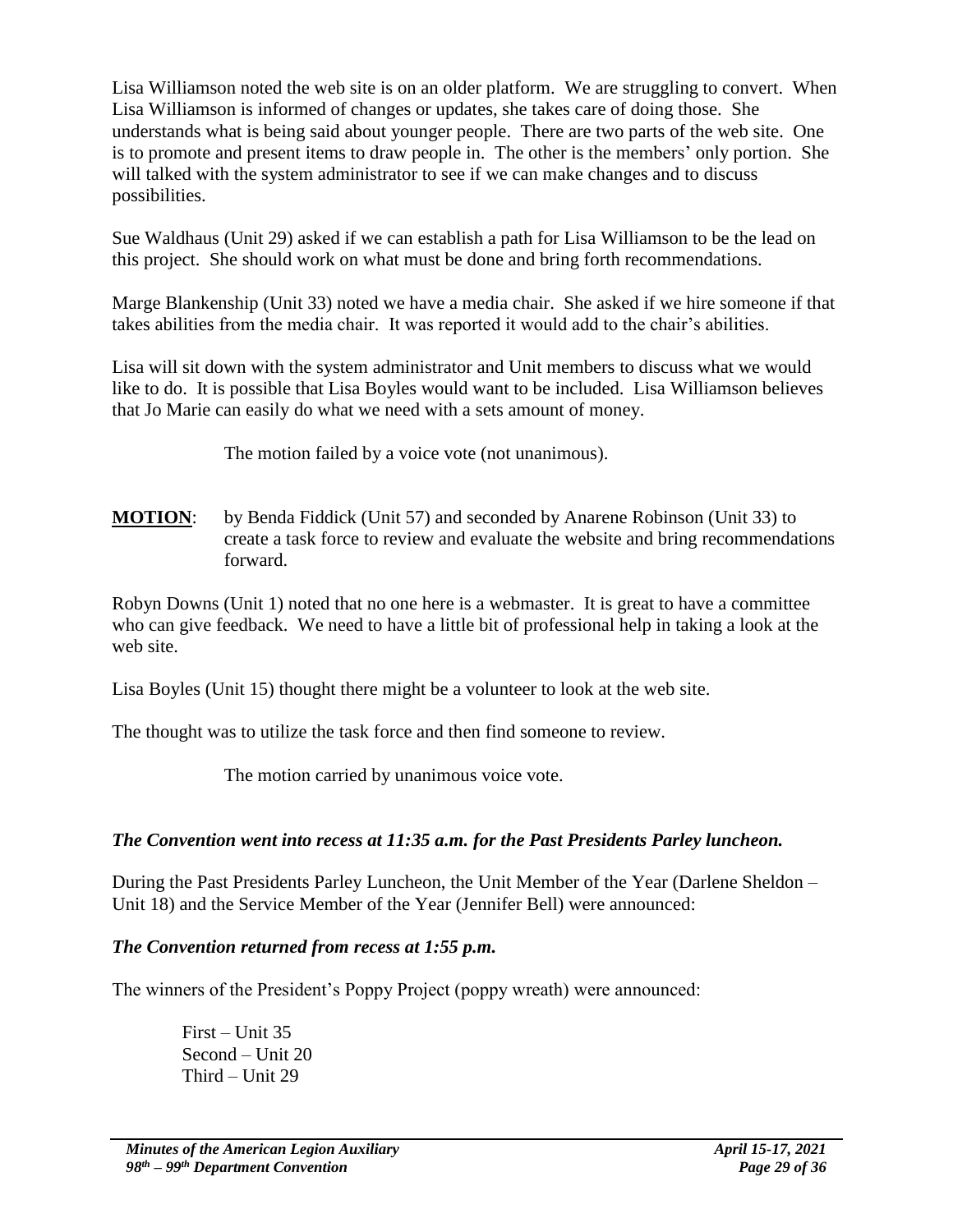President Report – President Jane Larson was on a great and interesting adventure. The pandemic caused her term to be extended from one year to two years. She praised all of her officers and chairs. She began on April 27<sup>th</sup> at Post 1 for their  $100<sup>th</sup>$  anniversary. Then she went to National Convention and was installed there as Department President with all Department President from other departments. With the pandemic, travel was limited and she wasn't able to go to many units. Her visitations include:

- Palmer Unit 15
- Peters Creek Unit 33
- Dorman H. Baker Unit 11
- C Russel Huber Unit 57
- Merlin Elmer Palmer Unit 6 for their Christmas party
- Con Miller Unit 30 was in the midst of changing officers so there was no visitation

She expressed her gratitude for members voting to give gifts to Veterans at the Domiciliary and not doing the gift shop. She thanked everyone for voting for her and trusting her in this position. She distributed gifts to her committee chairs and officers.

Other contests winners were announced.

- Chaplain's Book There was only one entry from Unit 33.
- History Book 3rd place went to Spenard Unit 28;  $2<sup>nd</sup>$  place to Jack Henry Unit 1 and 1<sup>st</sup> place to Susitna Valley Unit 35.
- Scrapbook  $3<sup>rd</sup>$  place went to Spenard Unit 28;  $2<sup>nd</sup>$  place to General Buckner Unit 16 and 1<sup>st</sup> place to Susitna Valley Unit 35.

# **VERIFICATION OF CREDENTIALS**

Members were given time to get their credentials if needed. They were also informed that they will need to stay in the room until voting is completed. If someone leaves the room, they will not be allowed to return. Credentials were verified by the Credentials Committee and the Sergeant-at-Arms.

# **VOTING STRENGTH ROLL CALL**

# PRESENT:

*NATIONAL OFFICERS* National Executive Committee Member Penny Mazonna

# *OFFICERS*

President Jane Larson 1 st Vice President Anarene Robinson 2<sup>nd</sup> Vice President April Sinclair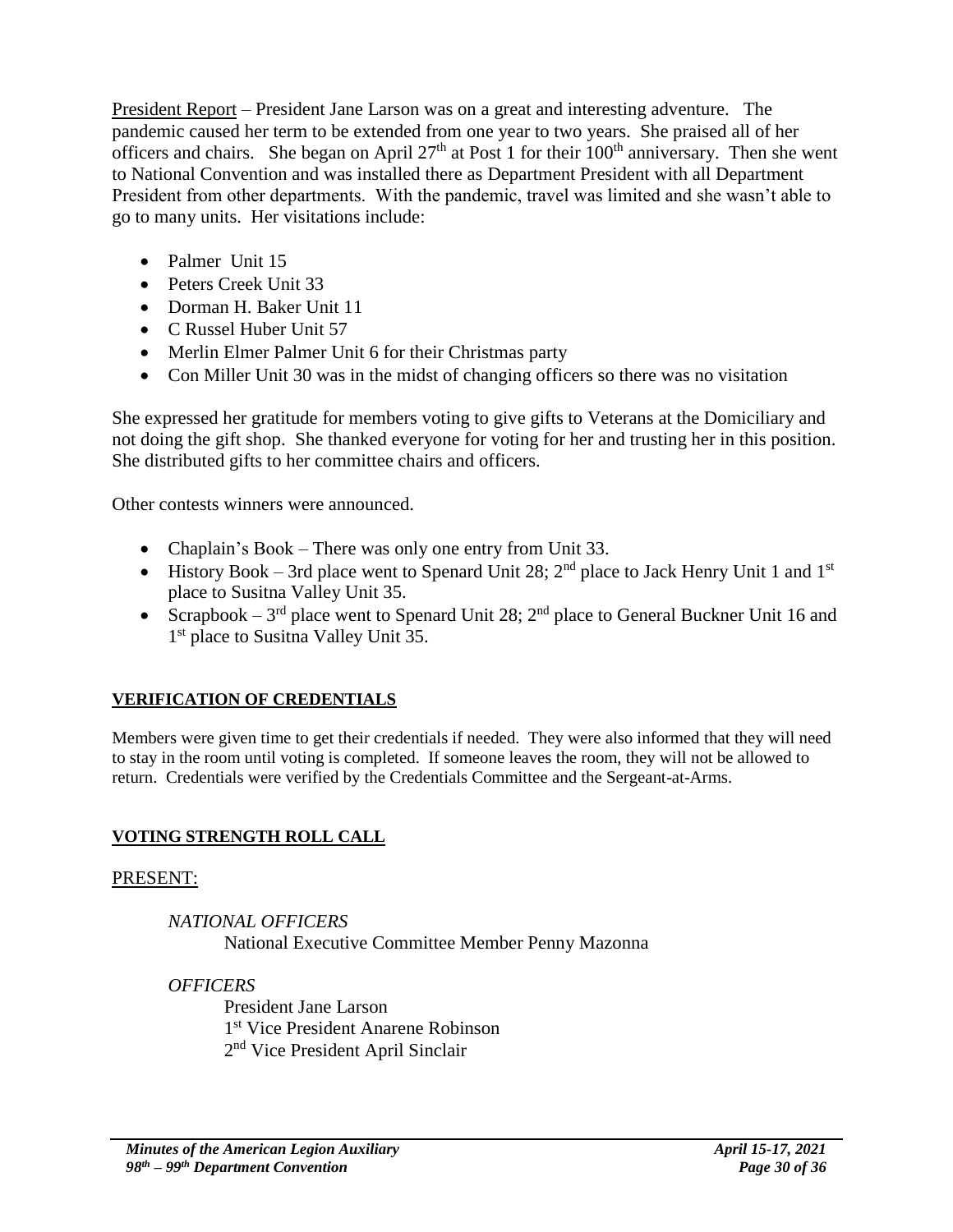#### **VOTING STRENGTH ROLL CALL (continued)**

### PRESENT:

### *OFFICERS*

Secretary Barbara Nath Treasurer Diana Estrada Sgt.-at-Arms Lori Fruhwirth Chaplain Colleen Newman Historian April Sinclair Executive Committee Member Frances Bedel Executive Committee Member Zona Gregg

### *STANDING COMMITTEES*

Alaska Girls State Lori Fruhwirth Auxiliary Emergency Fund Zona Gregg Children and Youth April Sinclair Distinguished Guests Penny Mazonna Education and Scholarship Lisa Boyles History April Sinclair Junior Activities Margaret Claussen-Grim Leadership Sue Caswell Legislative Penny Mazonna Membership Anarene Robinson National Security Frances Bedel Poppy Margaret Blankenship Public Relations Beverly Eads Veterans Affairs and Rehabilitation April Sinclair

### *UNITS*

Jack Henry Unit 1 Joseph T. Craig Unit 3 Seward Unit 5 Merlin Elmer Palmer, Unit 6 Dorman H. Baker Unit 11 Matanuska Valley Unit 15 General Bucker Unit 16 Robert G. Blair Unit 17 Ninilchik Unit 18 George H. Plumley Memorial Unit 20 Spenard Unit 28 Muldoon Unit 29 Con Miller Unit 30 Peters Creek Unit 33 Susitna Valley Unit 35 C. Russell Huber Unit 57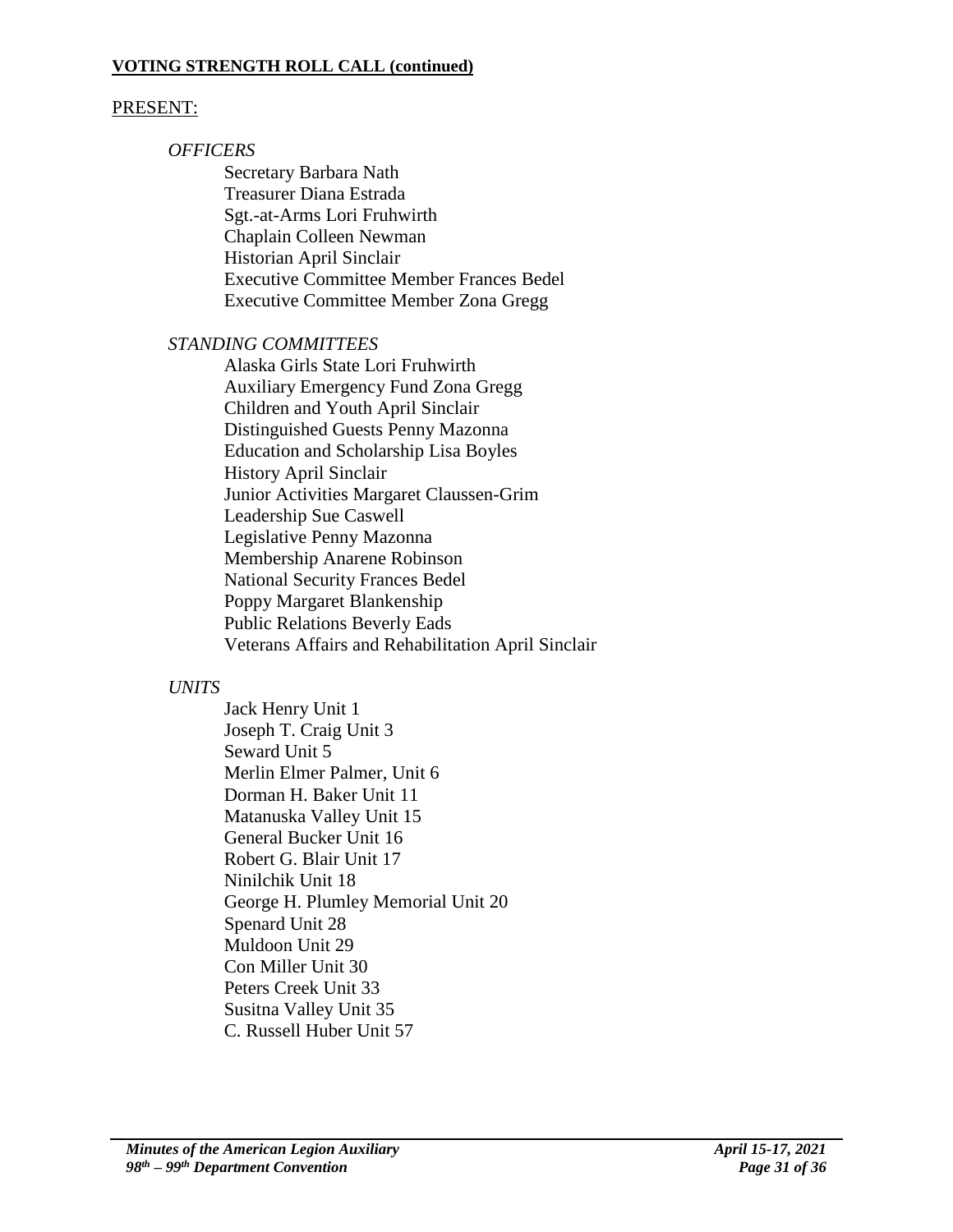### **ROLL CALL (continued)**

### PRESENT (continued)

### *PAST DEPARTMENT PRESIDENTS*

Margaret Blankenship Susan Caswell Sharon Cherrette Beverly Eads Penny Mazonna Carolyn Null Sue Waldhaus Lisa Williamson

## EXCUSED

### *NATIONAL OFFICERS*

Alternate National Executive Committee Member Sue Diaz.

# *STANDING COMMITTEES*

Americanism Kathy Moore Audit Sue Diaz Community Service Debbie Ervin Constitution and Bylaws Sue Diaz Finance Debbie Lowndes Past Presidents Parley Debbie Lowndes

# *PAST DEPARTMENT PRESIDENTS*

Susan Diaz Debbie Lowndes Linda Schmitt

# ABSENT

*UNITS*

Lynn Canal Unit 12 Sitka Unit 13 Gladys M. Heintz Memorial Unit 27 Chappie James Unit 34 Peter Heyano Unit 442

# *PAST DEPARTMENT PRESIDENTS*

| Eva Aulston         | Lynn Bash           | <b>Ruth Brown</b>    |
|---------------------|---------------------|----------------------|
| <b>Betty Bumala</b> | Jean Clayton        | Lavonne Collier      |
| Laverne Kearns      | Lori FitzSimons     | Rehta Foster         |
| Francisca Guilford  | June Haas           | Evelyn Oliver        |
| Jill Pawson         | <b>Betty Porter</b> | Jean Shandy          |
| Ella Singleton      | Wilma Stokes        | <b>Barbe Wolkoff</b> |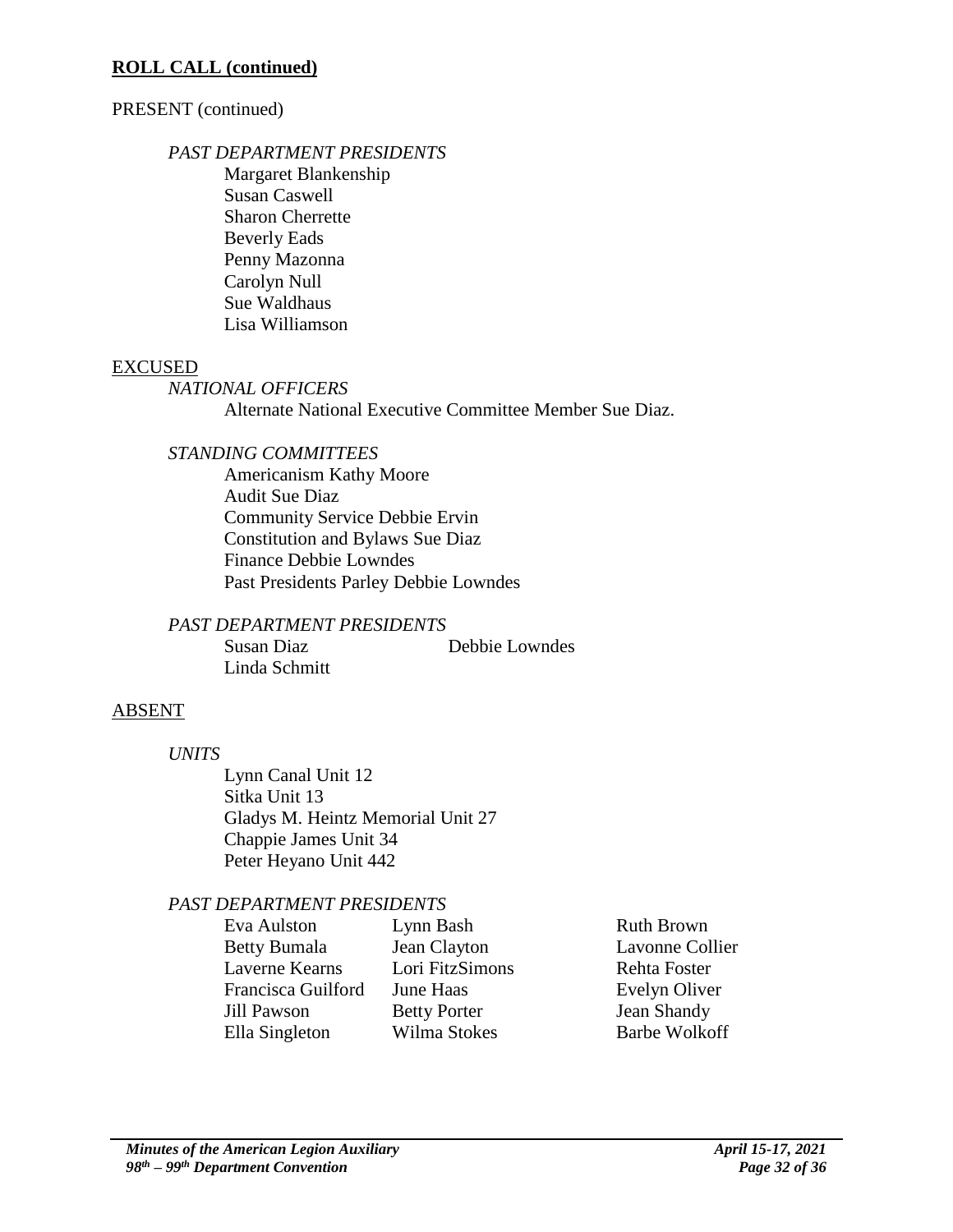### **VOTING STRENGTH**

| Units                                                        |
|--------------------------------------------------------------|
|                                                              |
|                                                              |
|                                                              |
|                                                              |
|                                                              |
|                                                              |
|                                                              |
|                                                              |
|                                                              |
| George H. Plumley Memorial Unit 20 12 + 1 for a total of  13 |
|                                                              |
|                                                              |
|                                                              |
|                                                              |
|                                                              |
|                                                              |
|                                                              |
| National Officers (1 vote per officer)                       |
|                                                              |
|                                                              |
|                                                              |
| Officers (1 vote per officer)                                |
|                                                              |
|                                                              |
|                                                              |
|                                                              |
|                                                              |
|                                                              |
|                                                              |
|                                                              |
|                                                              |
|                                                              |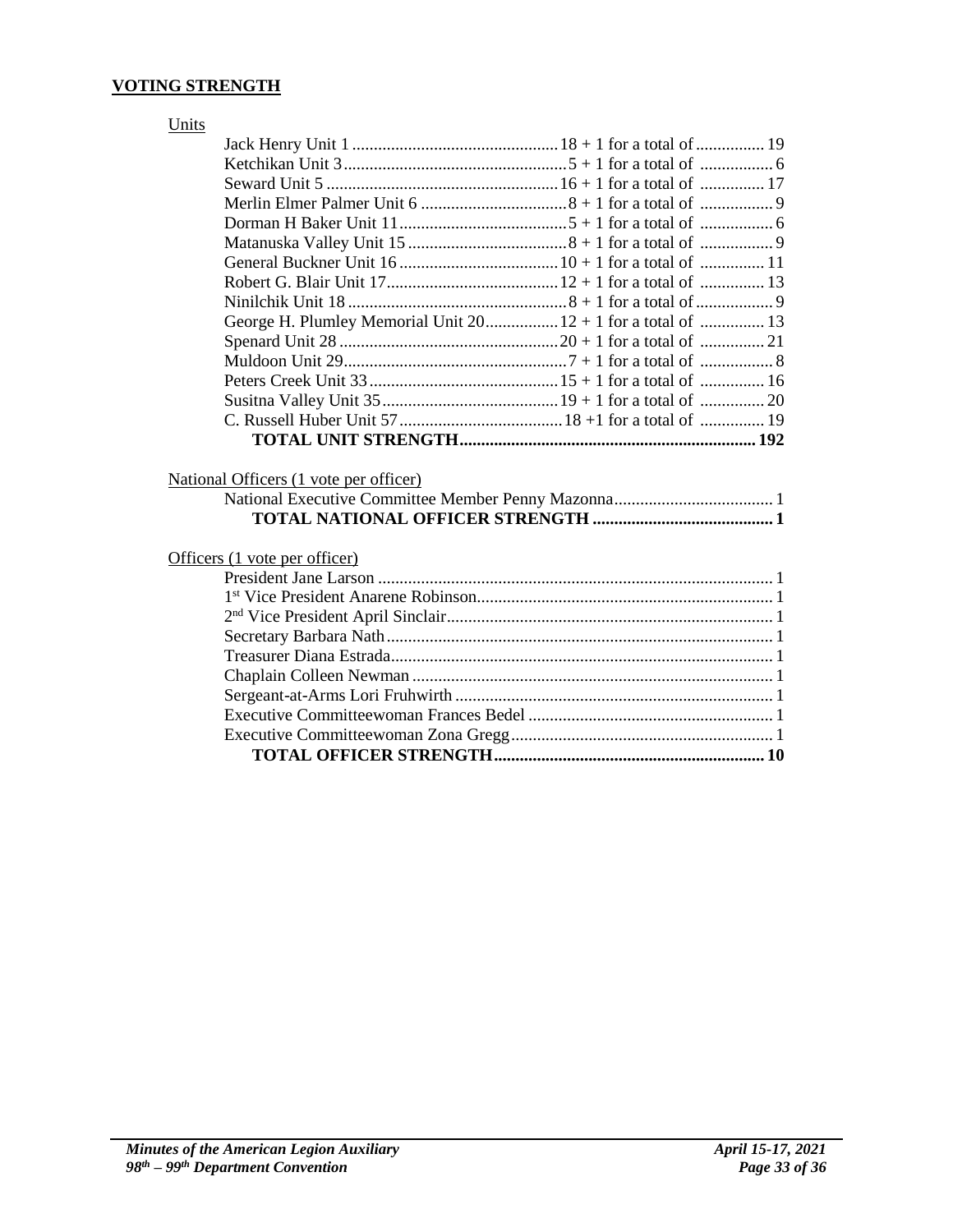#### **VOTING STRENGTH**

| Standing Committees (1 vote per chairman if not counted above)   |  |
|------------------------------------------------------------------|--|
|                                                                  |  |
|                                                                  |  |
|                                                                  |  |
|                                                                  |  |
| Past Department Presidents (1 vote per PDP if not counted above) |  |
|                                                                  |  |
|                                                                  |  |

Sue Waldhaus ........................................................................................................ 1 Lisa Williamson..................................................................................................... 1 **TOTAL PAST DEPARTMENT PRESIDENTS STRENGTH ................. 4**

**TOTAL DEPARTMENT VOTING STRENGTH........................................ 216**

### **ELECTIONS**

Department President – Jane Larson (Unit 35) has been nominated for this position. 1<sup>st</sup> Vice President Anarene Robinson asked if there were any other nominations. Hearing none, 1<sup>st</sup> Vice President Anarene Robinson declared Jane Larson President for the 2021-2022 year by acclimation.

Department 1<sup>st</sup> Vice President –Anarene Robinson (Unit 33) has been nominated for this position. President Jane Larson asked if there were any other nominations. Hearing none, President Jane Larson declared Anarene Robinson 1<sup>st</sup> Vice President for the 2021-2022 year by acclimation.

Department 2<sup>nd</sup> Vice President –April Sinclair (Unit 57) has been nominated for this position. President Jane Larson asked if there were any other nominations. Hearing none, President Jane Larson declared April Sinclair 2<sup>nd</sup> Vice President for the 2021-2022 year by acclimation.

Historian –Lori Fruhwirth (Unit 11) has been nominated for this position. President Jane Larson asked if there were any other nominations. Hearing none, President Jane Larson declared Lori Fruhwirth Historian for the 2021-2022 year by acclimation.

Chaplain –Colleen Newman (Unit 35) has been nominated for this position. President Jane Larson asked if there were any other nominations. Hearing none, President Jane Larson declared Colleen Newman Chaplain for the 2021-2022 year by acclimation.

Sgt.-at-Arms –Frances Bedel (Unit 57) has been nominated for this position. President Jane Larson asked if there were any other nominations. Hearing none, President Jane Larson declared Frances Bedel Sgt.-at-Arms for the 2021-2022 year by acclimation.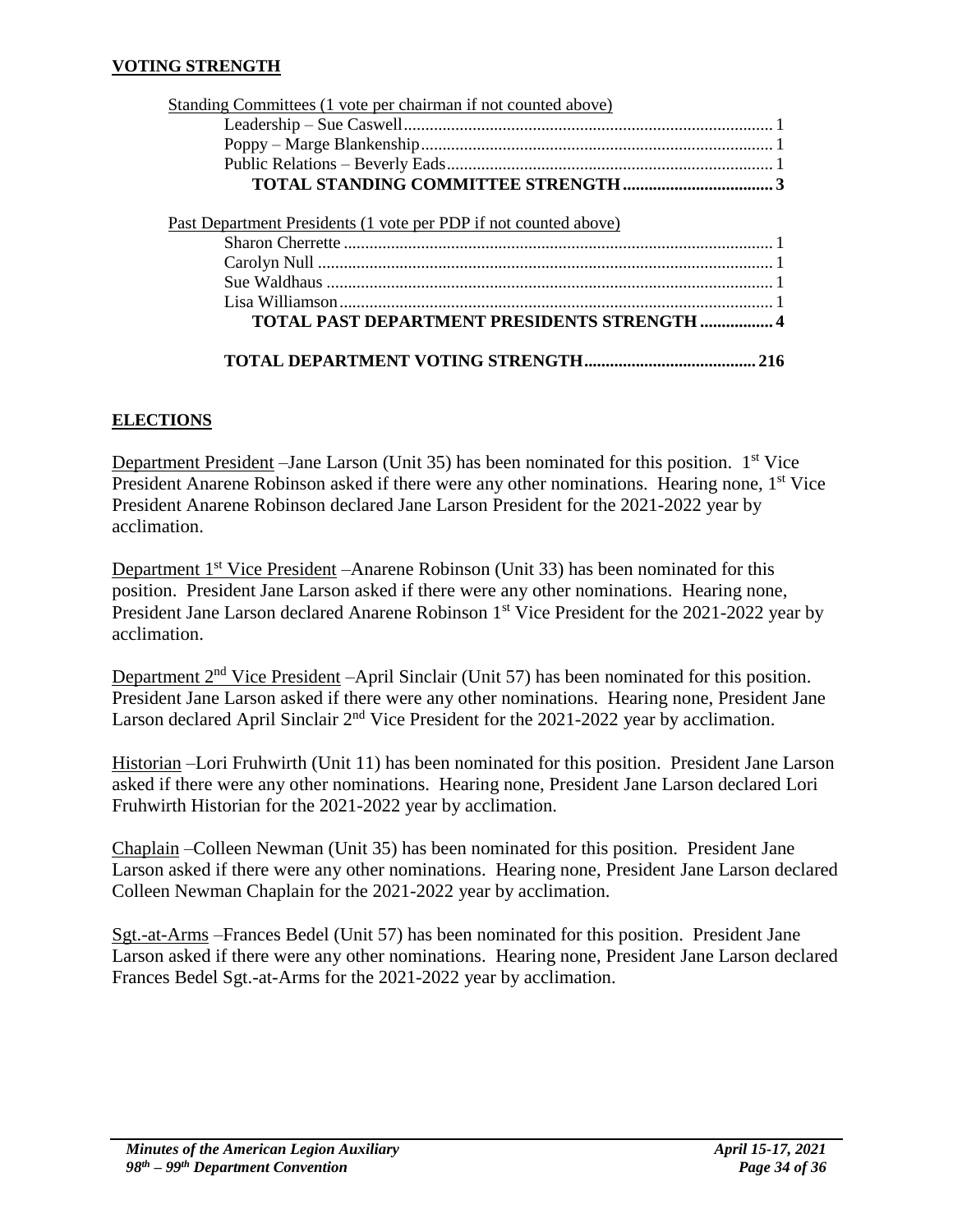# **ELECTIONS (continued)**

Executive Committee –Robyn Downs (Unit 1) and Carole John (Unit 33) have been nominated for this position. President Jane Larson asked if there were any other nominations. Yvonne Lamm (Unit 35) nominated Sheryl Howe (Unit 16). Because there are only two openings and three nominations, this requires casting votes. The votes were counted and Robyn Downs (unit 1) and Sheryl Howe (Unit 16) were elected Executive Committee members for the 2021-2022 year.

National Executive Committee Member –Penny Mazonna (Unit 35) has been nominated for this position. President Jane Larson asked if there were any other nominations. Hearing none, President Jane Larson declared Penny Mazonna National Executive Committee Member for a two year term  $(2021 – 2023)$  by acclimation.

Alternate National Executive Committee Member –Susan Diaz (Unit 20) has been nominated for this position. President Jane Larson asked if there were any other nominations. Hearing none, President Jane Larson declared Susan Diaz Alternate National Executive Committee Member for a two year term  $(2021 – 2023)$  by acclimation.

### *The Convention went into recess at 3:10 p.m.*

### *The Convention returned from recess at 3:25 p.m.*

**MOTION**: by Barbara Nath (Unit 35) and seconded by Sue Caswell (Unit 35) to have our Gaming Permit remain with Loyal Ladies.

The motion carried by unanimous voice vote.

# **NATIONAL CONVENION ATTENDEES**

The National Convention is in Phoenix in August. The following indicated that they planned to attend the National Convention either by notifying the Department Secretary or announcing it at the Department Convention:

| Ann Robinson        | <b>Yvonne Lamm</b>  | Lisa Williamson   | Lori Fruhwirth |
|---------------------|---------------------|-------------------|----------------|
| Marge Blankenship   | Jessica Blankenship | Linda Blankenship | Sue Caswell    |
| Penny Mazonna       | Robyn Downs         | Brenda Fiddick    | Colleen Newman |
| <b>Beverly Eads</b> | Angel Whitney       | April Sinclair    | Jane Larson    |
| <b>Barb Nath</b>    | Debbie Ervin        | Sue Diaz          |                |

Brenda Fiddick and Angel Whitney agreed to serve as pages with Robyn Downs as an alternate if needed.

**MOTION**: by Lisa Williamson (Unit 57) and seconded by Colleen Newman (Unit 35) to accept these nominations above and to allow the Department Secretary to determine who would be Delegates and Alternates.

The motion carried by unanimous voice vote